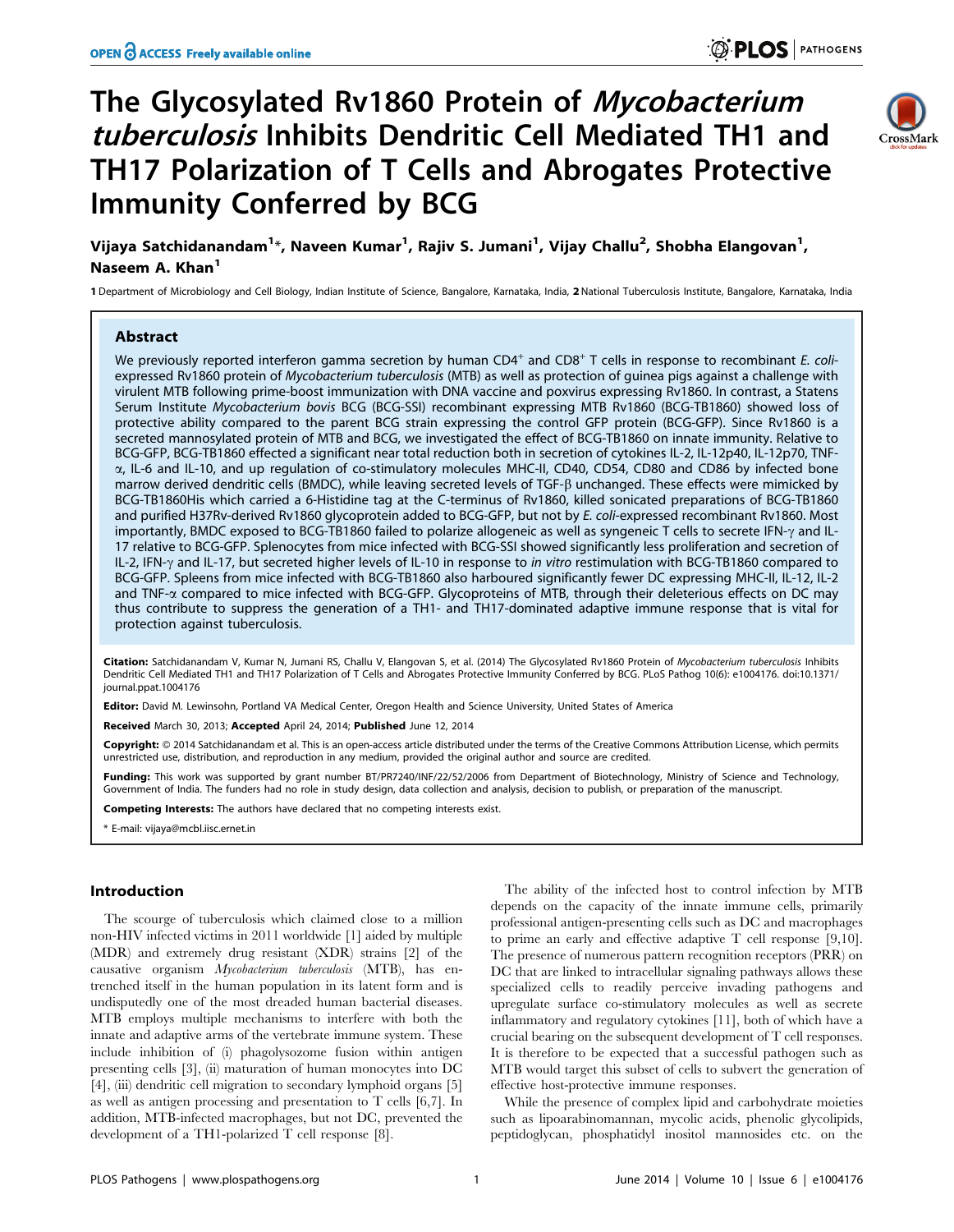### Author Summary

Tuberculosis (TB), although recognized as an infectious disease for centuries, is still the leading cause of human deaths, claiming a million lives annually. Successful control of TB, either through drugs or effective preventive vaccines has not been achieved despite decades of research. We have studied the role for mannosylated protein Rv1860 of MTB in interfering with the early response of dendritic cells, which belong to the host's innate immune arsenal, to this mycobacterium. We were able to show that incorporating the gene coding for Rv1860 of MTB into the safe vaccine strain BCG resulted in loss of BCG's protective ability in the quinea pig animal model. Using primary mouse bone marrow derived dendritic cells in vitro as well as spleen dendritic cells from infected mice, we show in this study that exposure to mannosylated Rv1860 leads to loss of dendritic cell functions such as cytokine secretion and T cell activation. This leads to defective downstream T cell responses to the mycobacteria. We suggest that altering or extinguishing the expression of such glycoproteins by mycobacteria may be a strategy for developing better vaccines against TB.

mycobacterial cell surface has been recognized for a very long time, awareness of the existence of glycosylated proteins in prokaryotic organisms has only come about over the last couple of decades. The pathogenic nature of several bacteria that possess glycosylated proteins, such as Mycobacterium and Clostridium species, Campylobacter jejuni, Treponema pallidum, Pseudomonas aeruginosa, Helicobacter pylori, Neisseria meningitis, N.gonorrhoea, and Streptococcus parasanguis (reviewed in [12]) suggests a role for these glycoproteins in mediating virulence and/or pathogenicity of these organisms. M. tuberculosis codes for at least forty one glycoproteins based on mass spectrometric characterization of concanavalin-A (Con-A) binding proteins [13,14]. The two secreted glycoproteins that have been well characterized, namely Rv1860 of MTB [15], M. bovis and BCG  $[16]$  and MPB83 of M. bovis  $[17]$  carry one to three mannose residues linked to each other by  $\alpha$ 1 $\rightarrow$ 2 and 1 $\rightarrow$ 3 glycosidic bonds on threonine residues, respectively.

The varied range of carbohydrate structures present in the MTB cell is dominated by the hexose mannose. Lipoarabinomannan (LAM) from MTB was originally credited with much of the subversion of host immunity effected by this pathogen, by binding to the carbohydrate receptors mannose receptor (MR) on human macrophages [18] and dendritic cell-specific intercellular adhesion molecule-3 grabbing non-integrin (DC-SIGN) on human dendritic cells (DC) [19]. Subsequent investigations pointed to significant contribution from other ligands carrying glycosylated structures from MTB [20,21] such as glycoproteins. Early reports relied primarily on Con-A-binding as proof of protein glycosylation [22,23] in mycobacteria. One of these glycoproteins, Rv1860, also referred to as 45/47 kDa culture filtrate protein or APA owing to the presence of repeating units of alanine-proline-alanine motifs, was first identified as a proline-rich culture filtrate protein capable of eliciting both a delayed type hypersensitive (DTH) [24] and an antibody response [25] in guinea pigs immunized with live, but not killed Mycobacterium bovis BCG. The MTB homolog coding for a 50–55 kDa, 325 amino acid long Rv1860 protein [26], was subsequently cloned and expressed both in  $M$ . smegmatis and  $E$ . coli [27]. Elegant analysis of the glycosylation moieties by proteolytic digestion of the purified 45 kDa culture filtrate-derived Rv1860 protein of MTB followed by mass spectrometry revealed the amino acid residues glycosylated to be threonines 10, 18, 27 and 277 and the attached carbohydrate to be single mannose, mannobiose, or mannotriose units strung together by  $\alpha l \rightarrow 2$ linkages [15]. Alteration of glycosylation of Rv1860 by expression in M. smegmatis as well as loss of glycosylation by enzymatic digestion or expression in E. coli resulted in reduced ability to elicit a DTH reaction in guinea pigs [16,28]. Both 45 and 47 kDa species had lost their 39 amino acid long N-terminal signal sequence; while the 45 kDa species carried predominantly a single mannose per molecule, the 47 kDa protein was dominated by 6 to 9 mannose residues per molecule [16].

We had initially identified Rv1860 as a target of antibody responses in sputum positive pulmonary TB patients [29] and demonstrated the ability of live, but not killed bacilli to elicit an antibody response in guinea pigs against several MTB proteins including Rv1860 [30]. We subsequently reported that recombinant E.coli-expressed Rv1860 was a robust in vitro stimulator of both  $CD4^+$  and  $CD8^+$  T cells from healthy PPD-positive volunteers [31] and that Rv1860 expressed in eukaryotic systems including a DNA vaccine vector and poxvirus protected guinea pigs against a challenge dose of virulent MTB. The contrasting loss of BCG's protective efficacy upon expression of Rv1860 from a genomically integrated copy of the MTB-derived gene in BCG-TB1860 suggested subversion of innate immune cells by native glycosylated Rv1860. Since DCs possess multiple receptors to sense glycosyl moieties unique to pathogens, including mannose receptor, dectins and several C-type lectins including DC-SIGN, SIGNR1 to R4 and pulmonary surfactant proteins [32–35], we investigated the effect of MTB Rv1860 on functions of primary murine bone marrow-derived dendritic cells (BMDC).

## Materials and Methods

#### Ethics statement

All experiments with animals were carried out in strict accordance with the Institutional Animal Ethics Committeeapproved protocols of the Indian Institute of Science for mouse experiments (CAF/Ethics/220-2011 dated February 10, 2011) and National Tuberculosis Institute for guinea pig experiments (NTI-IAEC-2608-2610 dated 25 January, 2005). All protocols adhered to the guidelines provided by the ''Committee for the Purpose of Control and Supervision of Experiments on Animals'' (CPCSEA), a statutory body of the Government of India, Ministry of Social Justice and Empowerment.

#### Plasmid construction

We constructed the plasmids pDK-Hyg-Rv1860, pDK-Hyg-GFP and pDK-Hyg-Rv1860-6His (Figure S1 in Text S1) expressing the Rv1860 gene of H37Rv, the control gene GFP and Rv1860 with a C-terminal  $6 \times$  Histidine tag, respectively as described in Supplementary Methods in Text S1.

#### Mycobacterial strains and culture

BCG-SSI-1331 from Statens Serum Institute was grown in Middlebrook 7H9 liquid medium (Difco, Detroit, USA) supplemented with 10% albumin/dextrose/catalase (Difco), 0.2% glycerol, and 0.05% Tween 80. Aliquots of mid log phase cultures were frozen at  $-85^{\circ}$ C and viable bacteria were enumerated by plating serial dilutions on 7H10 agar plates supplemented with 10% oleic acid albumin dextrose catalase (Difco) and 0.2% glycerol (1  $A_{600 \text{ nm}} = 10^9$ colony forming units [cfu]/ml). To construct BCG strains expressing GFP (BCG-GFP), and M. tuberculosis Rv1860 without and with the Cterminal  $6 \times$  Histidine tag, (BCG-TB1860 and BCG-TB1860His; Table 1), M. bovis BCG-SSI was transformed with pDK-Hyg-GFP, pDK-Hyg-Rv1860 and pDK-Hyg-Rv1860-6His, respectively by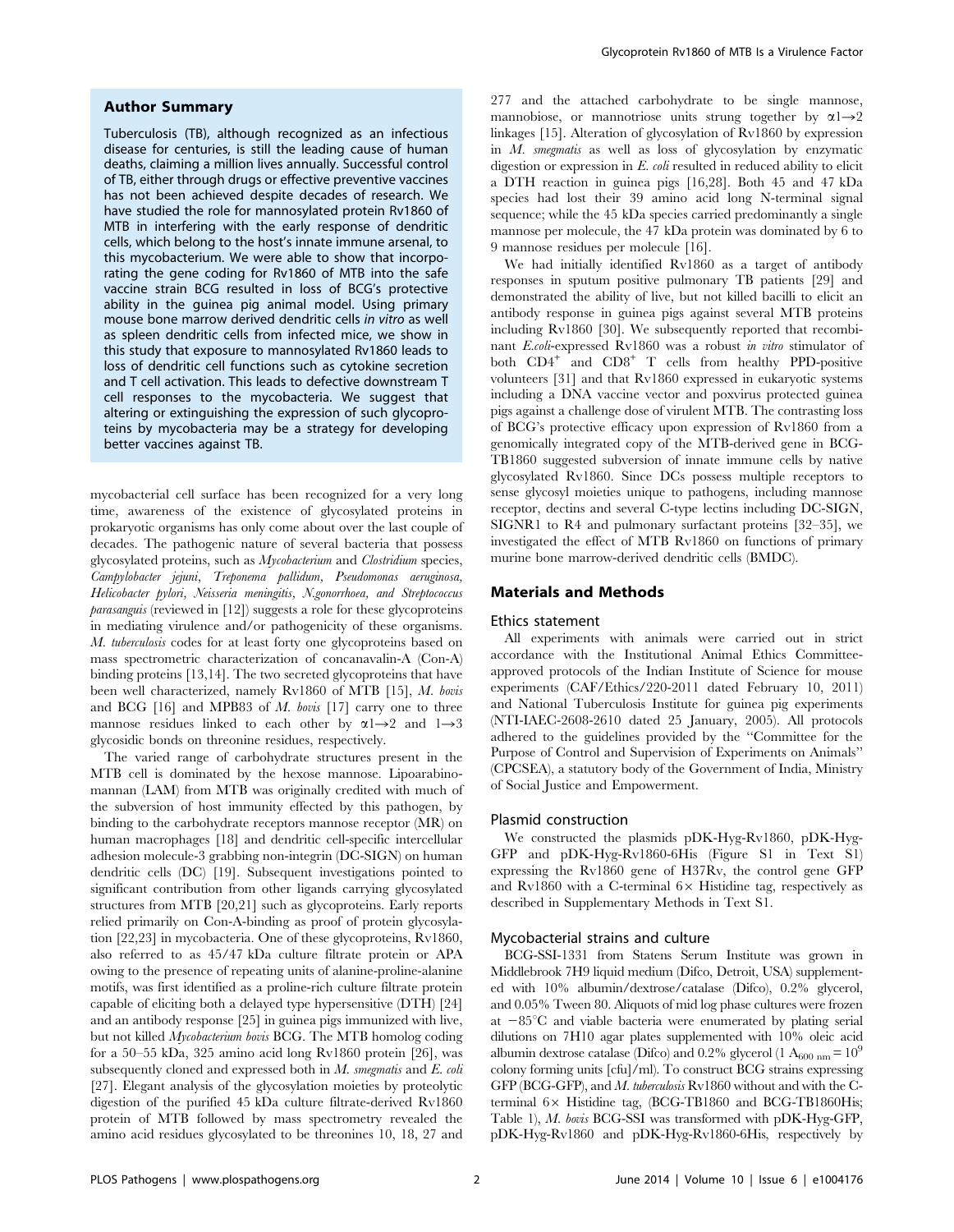electroporation at 2.5 kV, 200  $\mu$ F and 1000 Ohms in a BIORAD Gene Pulser Xcell electroporator and selected on 7H10 plates supplemented with  $75 \mu g/ml$  hygromycin. Single colonies were grown in 7H9 broth supplemented with 75 µg/ml hygromycin and the presence of the endogenous Rv1860 homolog as well as the integrated Rv1860 and GFP were verified by PCR amplification from genomic DNA as described in legend to Figure S2 in Text S1. Expression from endogenous and inserted copies of Rv1860 protein in the BCG strains was quantitated by Western blotting lysates of the BCG strains with mouse anti-Rv1860 serum (Supplementary Methods in Text S1) or mouse anti-6His antibody (BD Biosciences), followed by chemiluminescence detection, with ribosome release factor serving as loading control.

## Immunoprecipitation and western blotting

Western blotting of bacterial lysates obtained by sonication of cell pellets as described below, utilized  $50 \mu$ g protein per lane of the polyacrylamide gel. For immunoprecipitation, lysates of BCG strains (400 mg protein) and culture filtrates (10 ml from cultures with  $A_{600 \text{ nm}} = 0.7$  were incubated with 10 µl of rabbit serum raised to recombinant Rv1860 protein (described in Supplementary methods in Text S1) or  $2.5 \mu$ g mouse monoclonal antibody specific to 6×Histidine (Cell Biolabs) coated on Protein A-Sepharose beads in binding buffer (50 mM Tris, pH 8.0, 0.5 M NaCl, 0.1% deoxycholate, 0.1% sodium lauryl sulphate, 0.2% Nonidet P40, and  $0.05\%$  Tween-20) overnight at  $4^{\circ}$ C. Beads were washed thrice with binding buffer and eluted by boiling with Laemmli sample buffer for 3 min. Binding and washing of BCG lysates and culture filtrates to Con-A-sepharose beads (GE Healthcare) was carried out in 20 mM Tris-HCl pH 7.4, 0.5 M NaCl, 1 mM MnCl<sub>2</sub>, 1 mM CaCl<sub>2</sub>. Beads were eluted with 0.1 M borate buffer, pH 6.5. Samples were electrophoresed on SDS-10% PAGE, transferred to nitrocellulose membranes and probed with appropriate mouse anti-Rv1860 serum, mouse monoclonal antibody specific to  $6 \times$  Histidine (BD Pharmingen clone F24-796) or Con-A-HRP as described in Figure legends followed by chemiluminescence detection.

## BMDC and peritoneal macrophage culture

8 to 10 week old female BALB/c mice were euthanized and femurs and tibia recovered by dissection. Following removal of muscle and connective tissues, bones were carefully cut at the ends to expose the marrow which was flushed out using plain Iscove's Modification of Dulbecco's Minimum Essential Medium (IMDM). Bone marrow cells were cultured in IMDM-10% FBS containing 2 mM b-mercapto-ethanol essentially according to standard published protocols [8] with 50 U/ml murine rGM-CSF (R&D Systems, Minneapolis, MN) in the absence of antibiotics. 50% of the culture medium was removed and replenished every two days.

Non-adherent cells were harvested on day 7 and analysed by flow cytomtery using antibodies against MHC-II, CD80, CD86, CD54 and CD40 to confirm that  $>90\%$  of the cells represented immature dendritic cells which were then used for all experiments.

Peritoneal macrophages were obtained from female BALB/c mice by washing the peritoneal cavity with IMDM.  $2\times10^5$  cells were seeded per well of a 96 well plate. Adherent cells obtained following washing to remove the non-adherent population were infected at 1 multiplicity of infection (MOI).

## Infection of BMDCs with M. bovis BCG strains

DCs were infected with BCG strains mentioned above at an MOI of 5 for all experiments unless otherwise mentioned. MOI of one was used to assess survival of BCG strains within DC by colony enumeration of infected DC lysates. Mycobacterial cultures were concentrated to give 100  $\rm A_{600~nm}$  units  $(10^{11}~\rm{cftu/ml})$  and sonicated for 10 min. using 30 sec pulses in a Branson Model 450 cup horn sonifier. Sonicates were plated on 7H10 agar plates to confirm absence of live cells and sonicate comparable to 5 MOI was added to BMDC cultures. Purified glycosylated native Rv1860 protein (g1860) from M. tuberculosis (NR-14862) obtained from Biodefense and Emerging Infections Resources, established by the National Institute of Allergy and Infectious Diseases (NIAID) and purified recombinant E. coli-expressed MTB Rv1860 (Table 1) were each used at 10 ng per well of a 96 well plate, a concentration that was determined to be comparable to that delivered by infection at 5 MOI based on Western blotting serial dilutions of the purified proteins and BCG-TB1860 lysates with mouse anti-Rv1860 followed by quantitation of chemiluminescence signals. LPS from  $E.$  coli (Sigma) was used at 0.1  $\mu$ g/ml.

#### Infection of mice with BCG strains

For in vitro recall responses of splenocytes, female BALB/c mice were infected intraperitoneally with  $5\times10^8$  cfu of BCG-SSI. Three weeks later, spleens were harvested and used for in vitro stimulation assays described below. To study the effect of MTB-Rv1860 on spleen DC in vivo, we infected mice with  $10<sup>7</sup>$  cfu of the two BCG strains BCG-GFP or BCG-TB1860. Production of cytokines 1L12p40, IL-2 and TNF- $\alpha$  as well as up regulation of MHC class II on spleen DC ex vivo was measured 12 hrs later by flow cytometry using the gating strategy shown in Figure S4.

## T cell polarization and recall responses

For MLR studies, BMDC from eight weeks old female BALB/c mice were infected at an MOI of 5 with BCG strains for 24 hours, washed, gamma irradiated (15 Gray) and cultured in triplicate wells with non-adherent splenocytes from female C57/Black6 mice for 72 hours at DC: splenocyte ratios of 1:10, 1:20 and 1:100 in 96 well culture dishes. For syngeneic polarization studies, the

Table 1. Description of strains and reagents used in the study.

| l Name            | <b>Description</b>                                                                                                                                                                               |  |
|-------------------|--------------------------------------------------------------------------------------------------------------------------------------------------------------------------------------------------|--|
| <b>BCG-GFP</b>    | Copenhagen strain obtained from Statens Serum Institute (BCG-SSI) expressing GFP from the gene driven by the mycobacterial hsp<br>promoter, integrated at the genomic phage L5 integration site. |  |
| <b>BCG-TB1860</b> | BCG-SSI expressing the MTB Rv1860 gene driven by the hsp promoter, integrated at the genomic phage L5 integration site.                                                                          |  |
| BCG-TB1860His     | BCG-SSI expressing the MTB Rv1860 gene with a C-terminal $6 \times$ Histidine tag, driven by the hsp promoter, integrated at the<br>genomic phage L5 integration site.                           |  |
| q1860             | Purified glycosylated native Rv1860 protein from M. tuberculosis (NR-14862) obtained from Biodefense and Emerging Infections<br>Resources, NIAID, NIH, USA.                                      |  |

doi:10.1371/journal.ppat.1004176.t001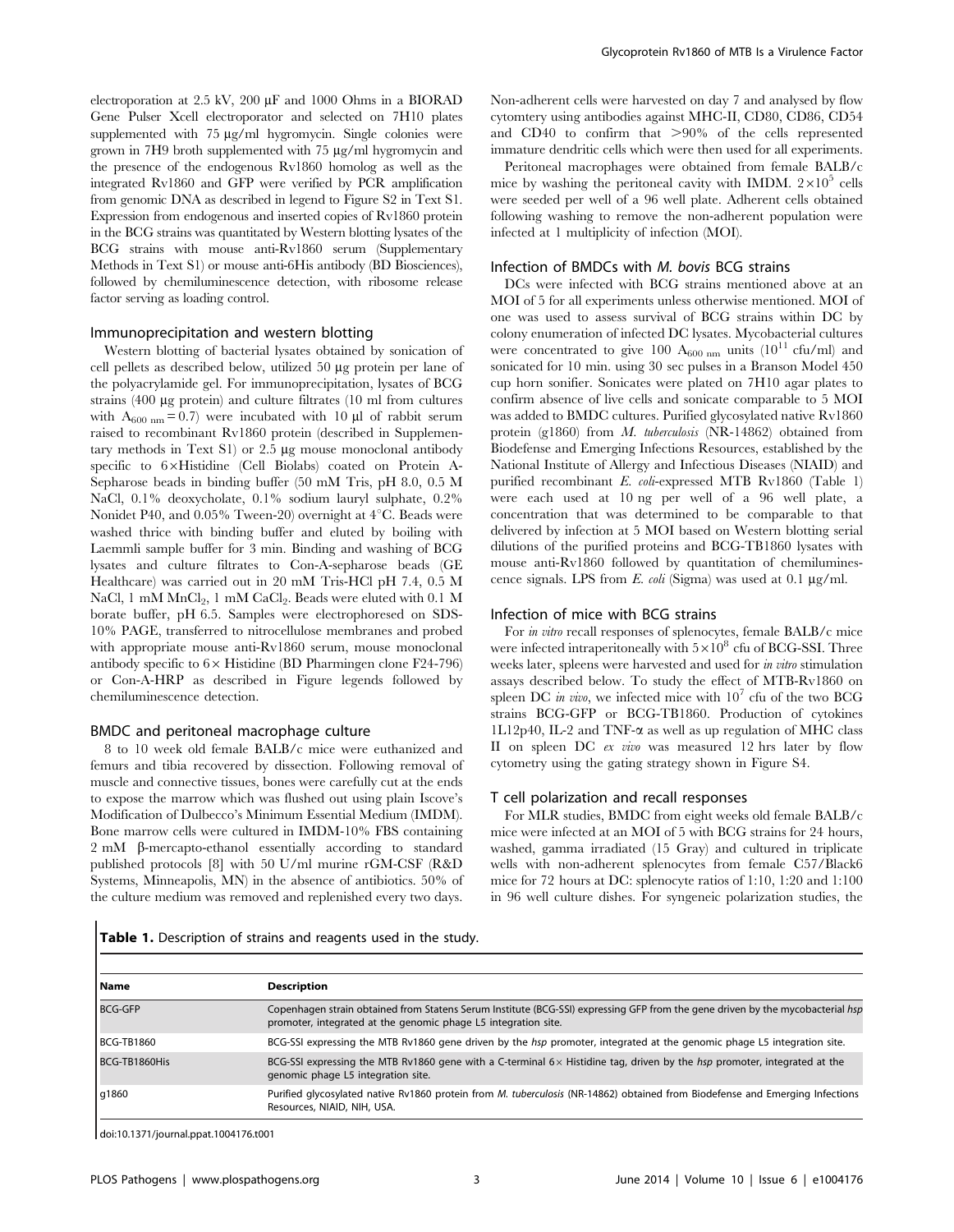above mentioned infected BMDC were co-cultured with  $5\times10^5$ splenocytes per well from BALB/c mice infected 3 weeks previously with  $5\times10^8$  BCG-GFP or BCG-TB1860, at DC: splenocyte ratio of 1:20 for 72 hrs. Supernatants were collected for cytokine measurements and cells were pulsed with  $0.5 \mu\mathrm{Ci}^{-3}$ Hthymidine for 16 hrs. Cells were harvested in a Perkin Elmer Filtermate harvester and counted in a LKB Rack Beta liquid scintillation counter (Model 1209, LKB-Wallac, Turku, Finland). Con-A at 5 µg/ml was included as positive control. Irradiated DC alone incorporated between 40 and 90 cpm while T cells alone incorporated between 280 to 970 cpm. Con-A stimulation resulted in incorporation of 24,000 to 43,000 cpm in multiple experiments.

To assess the effect of BCG strains on in vitro recall responses of immunized mice, splenocytes from mice immunized with  $5\times10^8$  cfu of BCG-SSI three weeks before, were cultured at  $5\times10^5$  cells per well in triplicate wells of a 96 well plate for 72 hrs in the presence of 20 MOI BCG-GFP or BCG-TB1860. Supernatants were collected for cytokine measurements. Con-A at  $5 \mu g/ml$  was included as positive control.

## Antibodies, FACS staining, and acquisition

Staining for surface markers on BMDC was done by resuspending up to  $1\times10^6$  cells in 100 µl FACS buffer (PBS supplemented with 1% heat-inactivated FBS, 0.1% NaN3, and 1 mM EDTA) containing combination of anti-CD11c FITC (cloneN418) with one of the following antibodies, all from eBioscience: anti-CD40 PE (1C10), anti-CD86 PE (PO3.1) anti-CD80 PE (16-10A1), anti-MHC class II PE (M5/114.15.2), anti-CCR7 PE (4B12) for 30 min at  $4^{\circ}$ C (or at 37 $^{\circ}$ C for CCR7). Splenocytes from mice immunized twice 3 weeks apart with  $5\times10^8$ BCG-SSI were obtained one week after the second immunization.  $6\times10^6$  million splenocytes seeded in 3 ml per 35 mm dish were infected at an MOI of 20 for 36 hrs with BCG-GFP or BCG-TB1860. 10  $\mu$ g/ml brefeldin and 0.75  $\mu$ M monensin were added for the final 26 hrs of culture. Harvested splenocytes were washed once with PBS-0.05% azide, permeabilized in 500  $\mu$ l of PBS-0.05%  $N_3-1\%$  BSA with 0.1% saponin for 30 min. and intracellular IL-17 was detected using an antibody cocktail made up of CD3-FITC (clone 145-2C-11), CD4-PE (clone GK1.5), CD25-PE-Cy7 (clone PC 61.5) from BD Biosciences and IL-17- APC (clone eBio17B7) for 30 min on ice. IL-17 producing cells within the CD3-high, CD4-high and CD25-low population were enumerated. Detection of cytokines produced by mouse spleen DC ex vivo following 12 hr infection with  $10^7$  cfu of the BCG strains was carried out using  $2\times10^6$  fresh splenocytes in the absence of *in vitro* re-stimulation as above using an antibody cocktail consisting of CD11c-fluorescein isothiocyanate (FITC), MHC class II-PE/IL-12-phycoerythrin (PE) (clone C17.8), IL-2- PEC<sub>V</sub>7 (clone JES6-5H4), anti-mouse TNF-α-phycoerythrin-cyanine-7 (PECy7) (clone MP6-XT22) F4/80-Alexa 647 (clone BM8), anti-mouse CD19-Alexa647 (clone 1D3), anti-mouse CD3-allophycocyanain (APC) (clone 145-2C11), anti-mouse Gr-1-APC (clone RB6-8C5) obtained from BD Biosciences or eBiosciences. Cells were washed twice and fixed in 2% paraformaldehyde for 15 min. at  $4^{\circ}$ C. Data were acquired using a BD FACS Canto flow cytometer. The APC/Alexa647-high T and B cells, macrophages and neutrophils were gated out and cytokine production by CD11c-high DC within the APC-low population was enumerated. Data were analysed using FlowJo software (Treestar).

#### Immunization and challenge of guinea pigs

Outbred albino guinea pigs weighing 300 to 350 g bred at the National Tuberculosis Institute since 1979 and referred to as NTIbred strain were used. Groups of eight animals were immunized intradermally with one of the following: (i) BCG,  $10^6$  CFU one time only (ii) BCG-Rv1860,  $10^6$  CFU one time only. Animals were challenged via the intramuscular route in the thigh muscle 4 weeks after immunization with  $2\times10^5$  viable MTB strain NTI64719 [29]. This challenge dose was sufficient to cause weight loss followed by death during weeks 7 to 8 post challenge in all control animals [36]. Animals were allowed free access to standard laboratory food and water for 6 weeks after which spleens were removed aseptically, homogenized and cultured for CFU of MTB as described [37,38]. Humane endpoints for euthanasia established by the institutional animal ethics committee (NTI), which included being moribund or exceeding acceptable weight loss and/or being affected in their respiratory rate, were strictly followed.

# Intracellular survival of BCG strains within DC and peritoneal macrophages

7-day GM-CSF-differentiated DCs or mouse peritoneal macrophages were infected with BCG-GFP and BCG-TB1860 at an MOI of 1 for four hours. Following 3 washes to remove excess bacteria, remaining extracellular bacteria were killed by treatment with 50  $\mu$ g/ml gentamicin for 1 hr. Infected DCs were lysed immediately or 72 h later, serially diluted, and colonies appearing on 7H10 agar plates were counted after 20 days.

#### Quantitation of cytokines by ELISA

IFN- $\gamma$ , IL-2, IL-4, IL-10, IL-12p40 and p70, TNF- $\alpha$  and TGF- $\beta$  were quantitated by ELISA using commercially available antibody pairs (Duo set, R&D Systems) according to manufacturer's instructions. The lower limit of detection for all cytokines was 15 pg/ml.

#### Statistical analysis

Comparisons between groups of guinea pigs were performed using  $t$  tests on log-transformed data. Statistical comparisons of cytokines, stimulation indices, surface marker expression on BMDC and cytokine-producing T cells were carried out using non-parametric Student's t test in GraphPad Prism for Windows (GraphPad Software, San Diego California USA). P values less than 0.05 were considered statistically significant.

## Results

# Construction and characterization of recombinant BCG strains

BCG-SSI (1331) obtained from the Statens Serum Institute, Copenhagen, Denmark was electroporated with plasmids pDK-Hyg-TB1860, pDK-Hyg-Rv1860-6His and pDKHyg-GFP (Figure S1 in Text S1) and selected on hygromycin agar plates to obtain BCG-TB1860, BCG-TB1860His and BCG-GFP, respectively (Table 1). Genomic DNA from the parent and recombinant strains were analyzed by polymerase chain reaction using primers shown in Table 2 to amplify the endogenous Rv1860 gene as well as the integrated exogenous copies of Rv1860 and GFP genes as described in the Methods section. As expected, the parent BCG-SSI strain carried only the endogenous Rv1860 gene while BCG-TB1860, BCG-TB1860His and BCG-GFP carried in addition, the exogenous Rv1860, Rv1860-6×His and GFP genes, respectively (Figure S2 in Text S1). Western blotting with mouse serum specific to Rv1860 revealed a 1.84 fold and 2.65 fold increase in expression of Rv1860 in the BCG-TB1860 and BCG-TB1860His strains, respectively (Figure 1, A and B).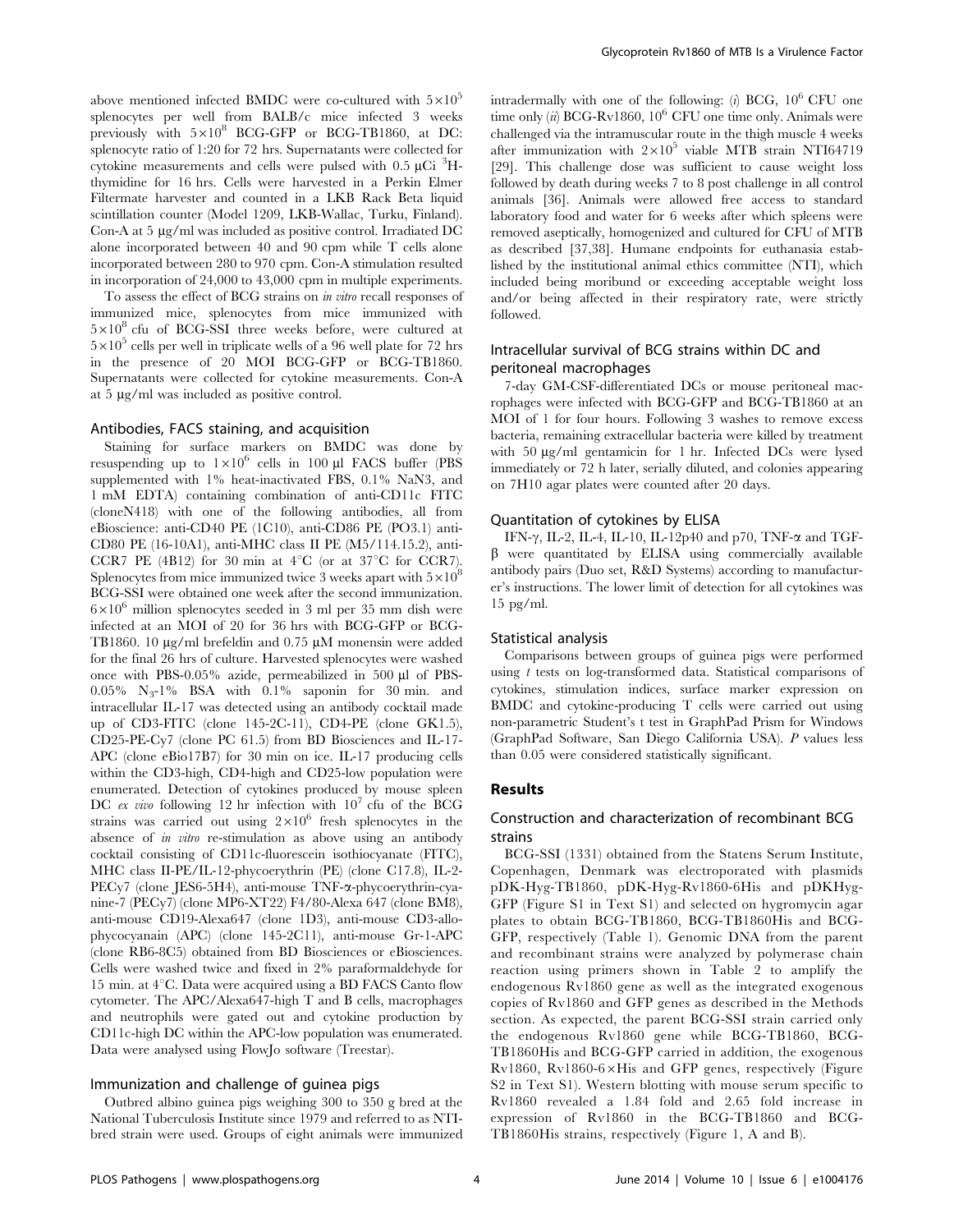Table 2. Sequences of oligonucleotide primers used in the study.

| l SINo        | <b>Primer name</b> | Sequence                                                  |
|---------------|--------------------|-----------------------------------------------------------|
|               | FP <sub>1</sub>    | 5'GTGACCATGGCTAGCCATCAGGTGGACCCCAACTTGACACG 3             |
| l 2.          | RP <sub>1</sub>    | GTGAGGATCCTCAGGCCGGTAAGGTCCGCTGCGGTGT                     |
| 3.            | FP <sub>2</sub>    | 5' TTTTTTTTGGATCCATGCATCAGGTGGACCCCAACTTG 3'              |
| <sup>4.</sup> | RP <sub>2</sub>    | 5'TTTTTTTGTTAACTCAGTGGTGGTGGTGGTGGTGGCCGGTAAGGTCCGCTGC 3' |
| ١5.           | FP <sub>3</sub>    | 5' TAACACGGTAGGTTCTTCGCC 3'                               |
| 16.           | RP3                | 5'GCTCCCATGGTCAGGCCGGTAAGGTCCGCTGC 3'                     |
| 17.           | FP4                | 5'TTTTTTTTGGATCCATGCATCAGGTGGACCCCAACTTG 3'               |
| l 8.          | RP4                | 5' GGG GGT TTCTTGTCAGTACGC 3'                             |
| I 9.          | FP <sub>5</sub>    | 5' TTTTTTTGGAGAAGAACTTTTCACTGGAGT 3'                      |
| 10.           | FP <sub>6</sub>    | 5'GCTCCCATGGTCAGTGGTGGTGGTGGTGGTGGCCGGTAAGGTCCGCTGC 3'    |
|               |                    |                                                           |

doi:10.1371/journal.ppat.1004176.t002

To determine whether the recombinant Rv1860 protein expressed by BCG-TB1860 was mannosylated and secreted similar to the endogenous BCG homologue, we utilized BCG-TB1860His, carrying the C-terminally  $6 \times$  Histidine-tagged  $Rv1860$  gene. Western blotting with a mouse anti- $6 \times H$ istidine antibody detected the  $47 \text{ kDa}$  6 $\times$ Histidine tagged protein in lysates from BCG-TB1860His but not in lysates from BCG-GFP (Figure 1A). Immunoprecipitates of cell lysates and culture filtrate proteins from the BCG-GFP and BCG- TB1860His strains with rabbit antiserum to Rv1860 protein or with Con-A-sepharose, when analyzed by Western blotting, contained the 47 kDa protein detected by anti-6×Histidine antibody only in BCG-TB1860His (Figure 1, C and D, respectively). The 45 kDa form of Rv1860, previously demonstrated to represent the mono-mannosylated species [16], was consistently not detected by the anti- $6 \times His$ antibody, confirming earlier reports that it represents a Cterminally processed Rv1860 protein which thereby lost the  $6 \times$ Histidine tag [16,27]. Western blotting of rabbit anti-Rv1860 immunoprecipitates with Con-A-HRP (Figure 1C, lower panel) as well as inefficient precipitation of the 45 kDa species from lysates and culture filtrates with Con-A-Sepharose beads (Figure 1D, upper panel), both revealed the paucity of mannosylation on the 45 kDa species as shown earlier by mass spectrometry [16], despite its greater abundance in the lysates of both BCG-TB1860 and BCG-TB1860His as seen in Figure 1A. Specific immunoprecipitation of the 47 kDa mannosylated form of Rv1860 from lysates and culture filtrates of BCG-TB1860His by mouse anti- $6 \times$ Histidine antibody (Figure 1E, upper panel), which was demonstrated to be glycosylated based on Con-A-HRP reactivity (Figure 1E, lower panel), corroborated these findings. These results showed that the recombinant  $6 \times H$ istidine tagged protein was glycosylated and secreted similar to the endogenous protein. Additionally, comparison of upper and lower panels in Figure 1 C suggested that glycosylation is significantly higher in the secreted 47 kDa form compared to its counterpart in the lysate both in BCG-GFP and in BCG-TB1860His, in keeping with the translocation-mediated mycobacterial protein glycosylation model proposed by VanderVen et. al. [39]. In order to query the surface localization of Rv1860 protein, we carried out staining of the BCG strains with antibodies specific to Rv1860 and the  $6 \times$ Histidine tag followed by flow cytometry. While the anti-Rv1860 serum detected a 2.2 fold increase in percentage of bacteria with positive surface staining for the protein in BCG-TB1860His relative to BCG-GFP  $(2.600 \pm 0.2082 \text{ N} = 3\% \text{ versus } 1.200 \pm 0.1155\%; \text{Figure}$ S3 in Text S1) the mouse Anti- $6 \times$ Histidine-specific monoclonal

antibody did not detect surface expression of the Rv1860-6His protein by flow cytometry (data not shown). We were therefore unable to confirm the surface localization of Rv1860-6His. We also observed that both BCG-GFP and BCG-TB1860 multiplied at comparable levels when grown in liquid 7H9 broth (Figure 1F).

# Expression of Rv1860 of MTB in BCG abrogates the protective efficacy of BCG in the guinea pig animal model

It was the impressive protective efficacy of a DNA vaccine and a poxvirus recombinant expressing Rv1860 of MTB [31], that encouraged us to construct the above BCG recombinant expressing MTB Rv1860 from a copy of the gene inserted into the mycobacteriophage L5 integration site of BCG. As shown above, BCG carries in its genome the homologue of Rv1860 with a total length identical to that in MTB, of 325 amino acids but with a single amino acid difference at residue 140 which is phenylalanine in MTB and leucine in BCG. To our surprise, guinea pigs immunized with the recombinant BCG-TB1860 failed to control bacterial burden from a challenge dose of virulent MTB, with bacterial counts six weeks post challenge reaching those of unvaccinated controls (Figure 2). Thus, BCG expressing MTB Rv1860 sufferred loss of its protective efficacy.

## Rv1860 from MTB inhibits secretion of cytokines by BCGinfected dendritic cells

We then queried the mechanism by which the Rv1860 protein of MTB abrogates protective immunity elicited by BCG. Owing to the glycosylated nature of native Rv1860, we surmised that this glycoprotein perhaps interfered with cells of the innate immune system. Indeed, compared to BMDC infected with BCG-GFP, levels of pro-inflammatory and regulatory cytokines including IL-2, IL-6, IL-12p40, IL-12p70, IL-10, and TNF-a secreted by BMDC infected with BCG-TB1860 at 5 MOI, were significantly reduced (Figure 3A), with reproducible reduction of 80 to 95% in secreted cytokine levels, while that of  $TGF- $\beta$ , a well-established$ immune regulatory cytokine [40,41] was unaltered. BCG-TB1860His infection also resulted in similar reduction of IL-2, IL-6, IL-12p40 and TNF-a (Figure 3A). The loss of IL-2, IL-6 and TNF-a was nearly complete in several experiments despite variation among mice observed as reported by other workers also [42]. IL-12p40 showed the least inhibition, with BCG-TB1860 infected DC still secreting as much as 20 to 30% of the levels produced by DC infected with BCG-GFP (Figure 3A).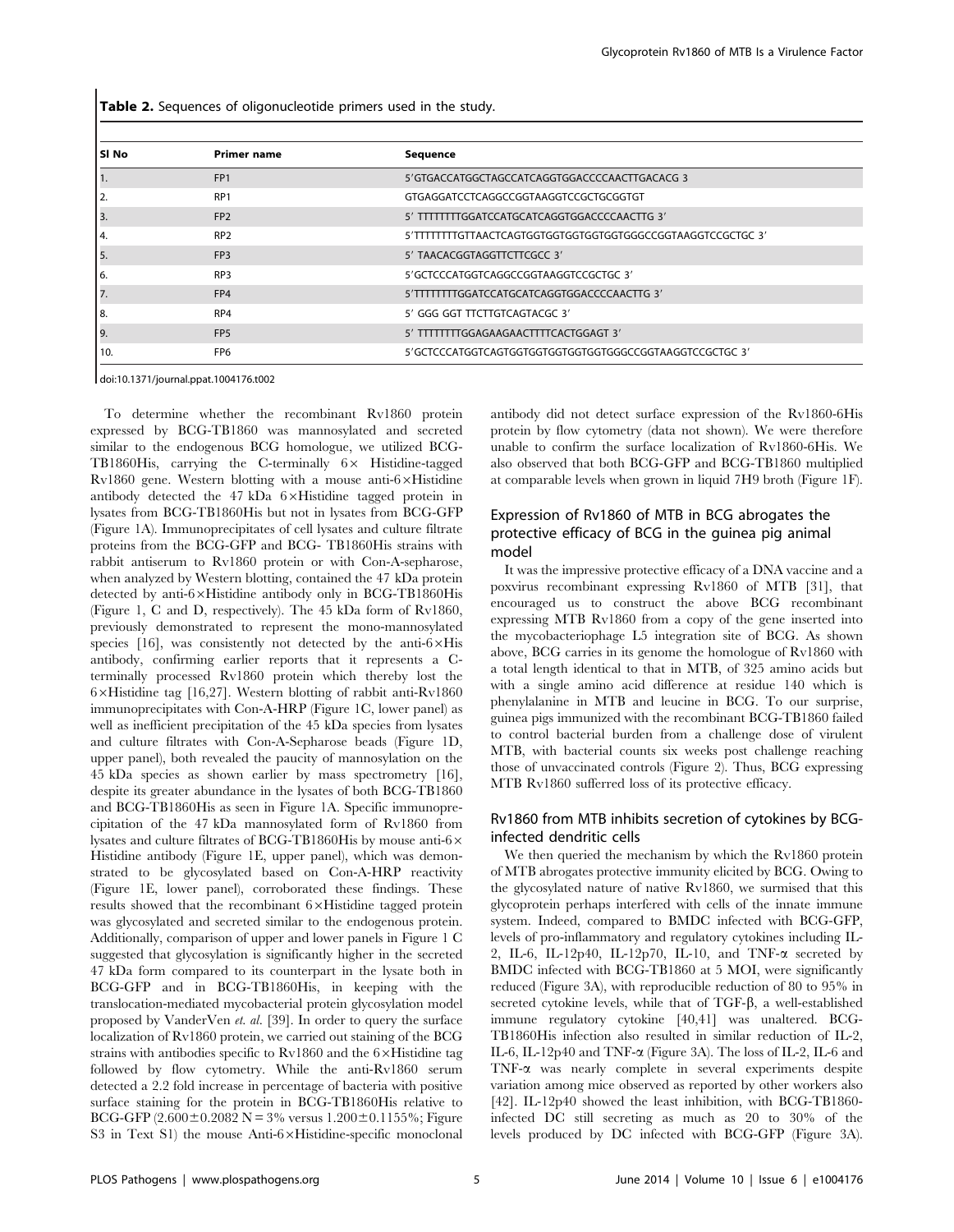

Figure 1. Characterization of recombinant BCG strains expressing MTB Rv1860. (A) Quantitation of Rv1860 expression. 4 µq protein from each of the strains BCG-GFP, BCG-TB1860 and BCG-TB1860His was electrophoresed in a SDS-10% PAGE, transferred to nitrocellulose membrane and probed using a mouse antiserum specific to Rv1860 (top panels), or rabbit antiserum to MTB ribosome release factor (RRF; bottom panels); 50 µg lysates were probed with mouse anti-6×Histidine antibody (middle panel on the right). Bands were detected by chemiluminescence. The 47 and 45 kDa forms of Rv1860 are shown by arrows as also the RRF. (B) Quantitation of expression of Rv1860 in the 2 strains shown in (A). Mean of 3 replicate experiments was used for quantitation of pixels obtained from chemiluminescence detection (C, D and E) Immunoprecipitation of 400 µq lysates (Lys; lanes 1 and 2) and 20 ml culture filtrates (CF; lanes 4 and 5) of BCG-GFP (lanes 1 and 4) and BCG-TB1860His (lanes 2 and 5) using rabbit anti-Rv1860 serum (C), Con-A-sepharose beads (D) and mouse anti-6xHistidine (E). Samples electrophoresed on a SDS-10% PAGE were transferred to nitrocellulose membrane and western blotted with mouse anti-Rv1860 (top panels, 10% in C and D and 50% in E), mouse anti-6×His antibody (45%, middle panel in C and lower panel in D) or Con-A-HRP (lower panel, 45% in C and 50% in E). The lysate samples in E required much longer exposure time than the CF and were hence developed separately (F) Growth curves for BCG-GFP (magenta, circles) and BCG-TB1860His (green, triangles) grown in 7H9 broth cultures.

doi:10.1371/journal.ppat.1004176.g001

Interestingly, we observed reduction also in the low levels of IL-10 secreted by BMDC infected with BCG-TB1860 (Fig. 3A) compared to that induced by BCG-GFP, although this cytokine has been reported to have an antagonistic effect on IL-12 secretion by DC infected with MTB [8,43]. Sonicated preparations of the BCG strains added to BMDC at levels comparable to live infection at 5 MOI resulted in secretion of identical levels of cytokines (Figure 3B), suggesting that MTB Rv1860 mediated inhibition of cytokine secretion by binding to a cell surface receptor. As expected therefore, addition of purified glycosylated Rv1860 (g1860; Table 1) of MTB to BMDC cultures treated with live BCG-GFP or sonicates thereof also resulted in inhibition of cytokine secretion to levels observed following infection with live BCG-TB1860 (Figure 3, A and B), while g1860 added alone had no effect on BMDC, reminiscent of the lack of effect of LAM alone on human blood monocyte derived DC [19]. Nonglycosylated E. coli-expressed recombinant Rv1860 added alone or with live/sonicated BCG-GFP had no effect on BMDC (data not shown).

# Rv1860 from MTB inhibits upregulation of cell surface costimulatory molecules by dendritic cells

The ability of dendritic cells to prime an adaptive T cell immune response is critically dependent on the cognate interaction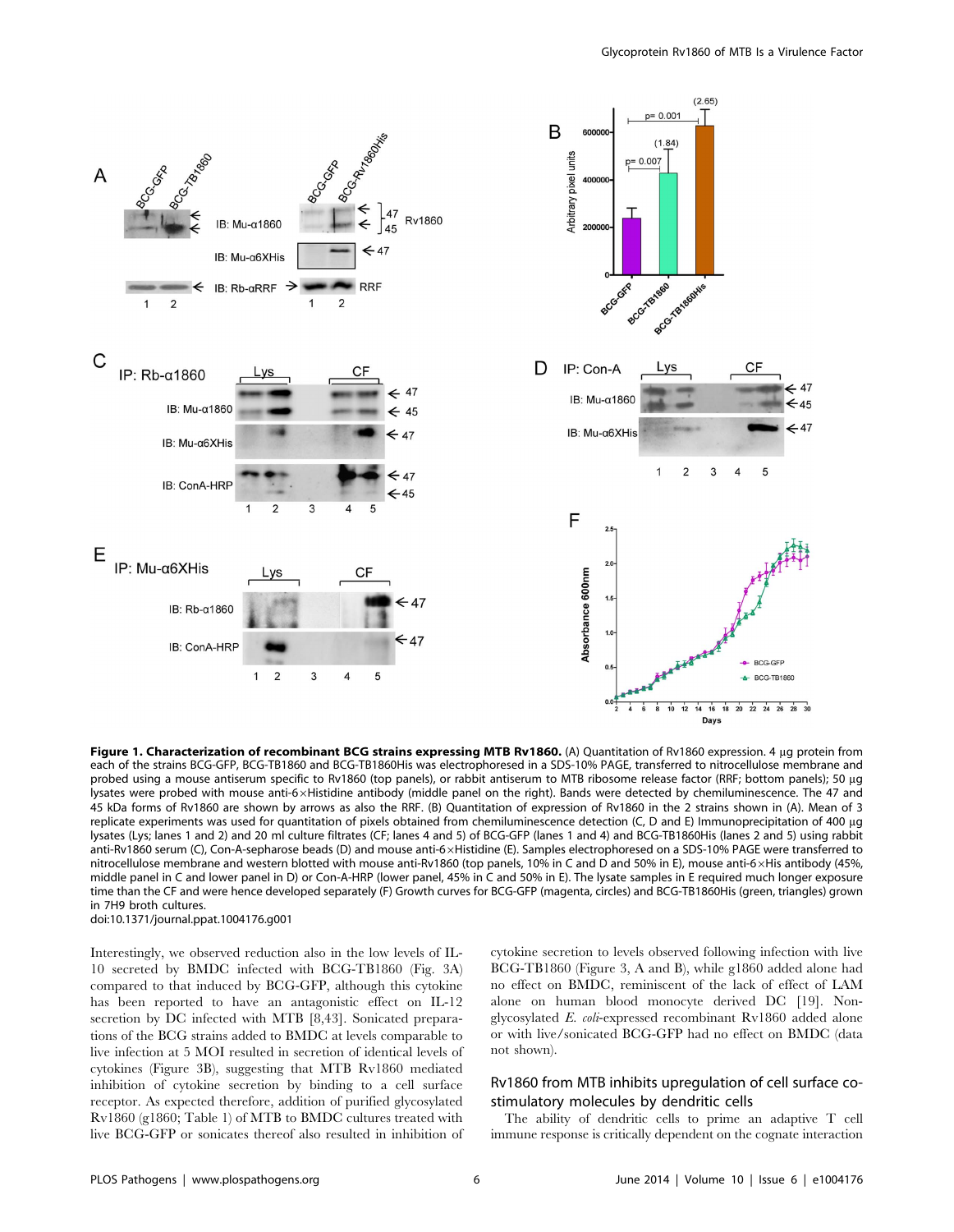between the co-stimulatory molecules such as MHC-II, CD40, CD80 and CD86 on the APC and the corresponding ligand on the T cell [44–46]. We therefore asked if expression of Rv1860 would adversely affect the capacity of BCG-infected DC to up regulate surface expression of co-stimulatory molecules. While BCG-GFP brought about a dramatic increase in the surface expression of CD40, CD54, CD80, CD86 and MHC-II (Figure 4A, blue line), infection of BMDC with BCG-TB1860 (Fig. 4A, green line) drastically reduced the expression of all five co-stimulatory molecules studied, to levels comparable to that found on uninfected DC (Fig. 4A, red line). The reduction was found to be significant for all the markers analyzed (Figure 4B). We did not observe significant variation in CCR7 expression on DC infected with these BCG strains (data not shown). Robust response of BMDC to LPS was observed as expected (Fig. 4A, brown dotted lines).

## Rv1860 from MTB negates the ability of BCG-infected DC to polarize T cells in the TH1 direction

Dendritic cells possess the unique ability to prime naïve T cells and activate them to mature into effector T cells [11], mediated by secretion of inflammatory cytokines in combination with the cognate interaction with T cells through the upregulated surface molecules. Having observed the reduction in cytokine secretion as well as surface co-stimulatory molecule expression by DC infected with BCG-TB1860, it was logical to ask if such DC showed impaired ability to polarize T cells towards a TH1 cytokine profile, a vital prerequisite for establishing protective immunity against MTB. In allogeneic MLR assays, BALB/c BMDC infected with BCG-GFP elicited significant proliferation of and IFN- $\gamma$  secretion from C57Black6 splenocytes (Figure 5, A and B) whereas similarly cultured DC infected with BCG-TB1860 failed to induce either proliferation (Figure 5A) or IFN- $\gamma$  secretion (Figure 5B) from C57BL/6 splenocytes. Interestingly, we did not detect increase in IL-4 secretion from splenocytes cultured with BCG-TB1860 infected DC (Figure 5C). This, coupled with the reduction in IL-10 secretion by DC infected with BCG-TB1860, suggested that this glycoprotein functioned primarily to prevent the initiation of a TH1-polarized adaptive immune response, without causing TH2-polarization.

In syngeneic polarization assays using splenocytes from mice immunized either with BCG-GFP or BCG-TB1860 also, BMDC infected with BCG-TB1860 inhibited the proliferation (Figure 6A) as well as secretion of IFN- $\gamma$  (Figure 6B) and IL-17 (Figure 6C) induced by BCG-GFP-infected BMDC. The response of splenocytes from BCG-GFP-immunized mice was significantly higher than splenocytes from BCG-TB1860-immunized mice, to antigen presentation by DC infected in vitro with either BCG-GFP or BCG-TB1860 (Figure 6, A to C). We did not detect any changes in levels of IL-4 secreted by splenocytes exposed to the different DC populations (data not shown). In addition, relative to BCG-GFP, BCG-TB1860 inhibited in vitro TH1 and TH17 recall responses of splenocytes from BCG-immunized mice. Secretion of IFN- $\gamma$ , IL-2 and IL-17 by splenocytes from mice immunized with BCG-SSI and infected in vitro with BCG-TB1860 were significantly reduced relative to those infected with BCG-GFP (Figure 7, A, B and C) while levels of IL-10 were significantly increased (Figure 7D). Intracellular staining for IL-17 of splenocytes from BCG-immunized mice also revealed a significant reduction in IL-17 secreting  $CD3+CD4+CD25$ <sup>-</sup> T cells following *in vitro* stimulation with BCG-TB1860 relative to BCG-GFP (Figure 7E).

# Growth and survival of BCG strains in vitro and within BMDC and peritoneal macrophages

Although DC, unlike macrophages do not possess the ability to kill phagocytized bacteria, we asked if the ability to prevent BMDC activation was accompanied by a survival advantage within these two cell types in vitro for BCG-TB1860. The bacterial load within BMDC and mouse peritoneal macrophages 3 days post infection with BCG-GFP or BCG-TB1860 were similar; both strains suffered a similar 4 to 5 fold reduction in viable bacteria 72 hrs post infection compared to that at 5 hrs post infection in BMDC (Figure S4A in Text S1). Mouse peritoneal macrophages infected at an MOI of 1 also supported similar 3 fold increase of the two strains over a period of 72 hrs. (Figure S4B in Text S1).

#### Effect of Rv1860 on mouse spleen DC in vivo

We next asked if the *in vitro* effects of BCG-TB1860 infection on BMDC would be corroborated by similarly reduced DC functions in vivo in mice infected with BCG-TB1860 relative to BCG-GFP. A spurt of IL-12p40 production was reported by spleen dendritic cells as early as 5 hours following infection of mice with BCG [47]. We analyzed spleen dendritic cells ex vivo from mice infected for 12 hrs, for surface expression of MHC class II as well as synthesis of cytokines IL-12, and IL-2/TNF-a by intracellular cytokine staining followed by flow cytometry using the gating strategy shown in Figure S5A in Text S1. We detected significant reduction both in the numbers of DC up-regulating surface MHC-II as well as producing the above mentioned cytokines in splenic DC from



Figure 2. MTB Rv1860 abrogates the protective efficacy of BCG. The Rv1860 gene of MTB was inserted into the genome of BCG-SSI to give BCG-TB1860, as described in Methods. Groups of eight guinea pigs immunized once with 10<sup>6</sup> viable BCG-GFP and BCG-TB1860 strains were challenged by the intramuscular route with  $2\times10^5$  viable virulent MTB field strain NTI83949. Challenge bacterial burden in the spleens of guinea pigs six weeks post challenge was enumerated. Naïve control animals received saline injection. doi:10.1371/journal.ppat.1004176.g002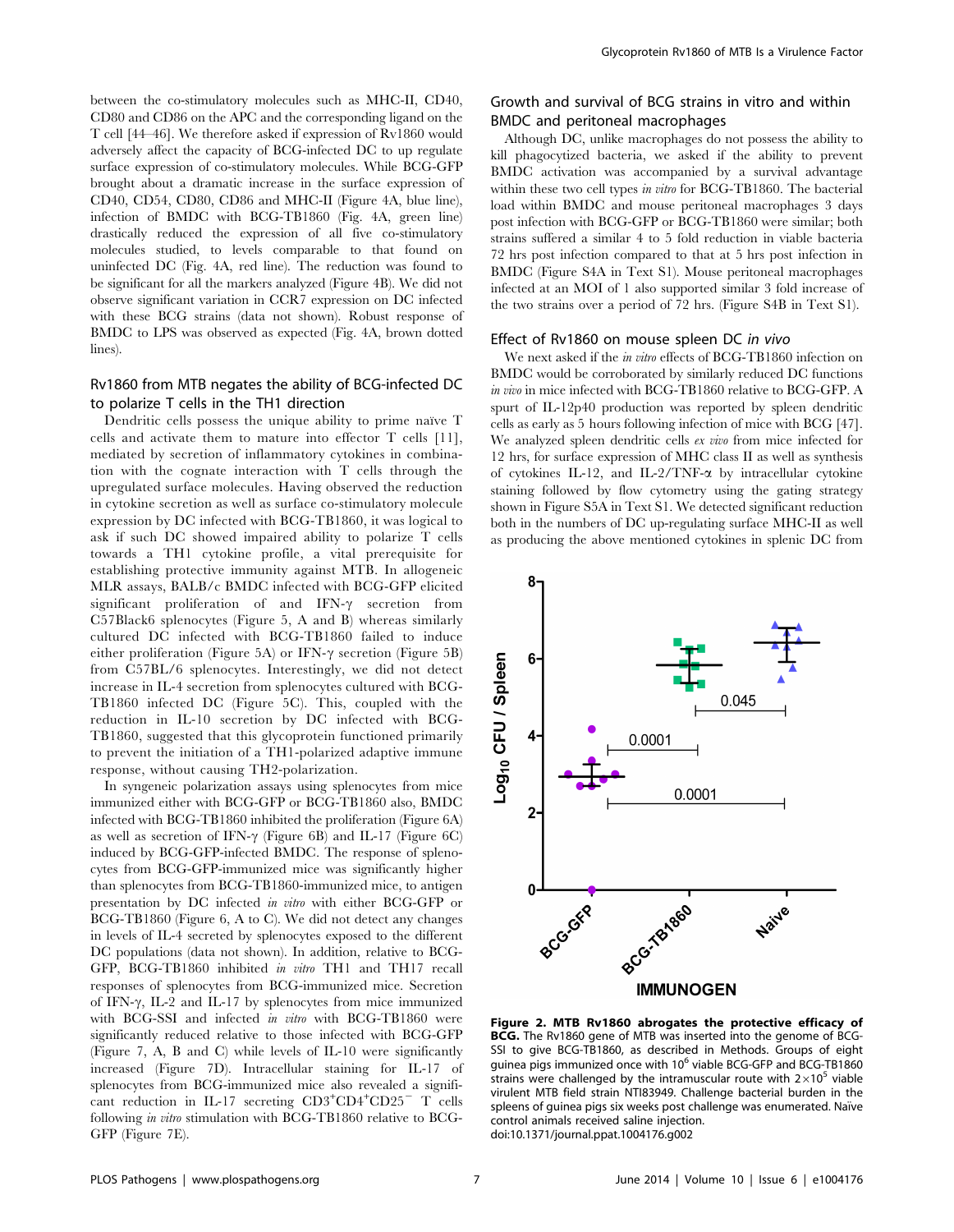mice infected 12 hrs previously with BCG-TB1860 compared to mice infected with BCG-GFP (Figure 8, A, B and C and Figure S5B in Text S1). Significant reduction in DCs that simultaneously expressed a combination of either IL-2/TNF-a and IL-12 or IL- $2/TNF-\alpha$  and MHC-II (Figure 8, D and E and Figure S4C in Text S1) was also observed.

## Identity of Rv1860 receptor on BMDC

We next wished to determine the identity of the pattern recognition receptor (PRR) on DC that bound Rv1860 as ligand. Blocking antibodies to the mouse mannose receptor, Dectin-1 and SIGNR1 added to BMDC prior to infection brought about no alleviation of the inhibition of BCG-GFP-induced cytokine secretion that we observed with BCG-TB1860 (Figure S6 in Text S1). In the same experiment, a TLR-4 blocking antibody resulted in approximately 50% reduction of cytokine secretion elicited by LPS (data not shown), similar to the inhibition reported earlier [48] for this antibody. Control isotype antibody and pre-immune rabbit serum samples did not cause perturbation of the BCG-TB1860-induced inhibition of cytokine production, as expected. The non-availability of commercial blocking antibodies for murine DC-SIGN, the human homologue of which the Rv1860 protein has previously been reported to bind [21], precluded addressing the role of this PRR in mediating the Rv1860 effect on mouse BMDC.

## **Discussion**

Immune protection against MTB is an extremely complex phenomenon where the multiple cells of the immune system along with their mediators work both in concert and at cross purposes, often succeeding and occasionally (in 5 to 10% of individuals) failing to achieve just the right balance required to prevent disease {reviewed in O'Garra, 2013 #183}. Subversion of cells comprising the innate immune system by MTB has been extensively documented. Macrophages, dendritic cells and neutrophils are all infected by MTB in the mouse model of aerosol infection [5] with resultant subversion of their functions. In this model, DC were demonstrated to be one of the earliest infected population, second only to neutrophils. Following intranasal inoculation of mice with as little as one million BCG, 5% of lung cells were infected by 24 hrs, of which 15% were DC [49], corroborated by another study that demonstrated phagocytosis of BCG by almost 40% of lung DC by 24 hrs post intranasal infection [50]. This latter study also showed the superior production of IL-12 and TH1 polarization of CD4<sup>+</sup> T cells by recruited DC over alveolar macrophages. Both these studies reproducibly implicated both alveolar macrophages and DC as the predominantly infected cells early in lung infection. Both in infected mouse lung and spleens, the subset of DC infected early were lymphoid [47,50], replaced by myeloid DC post 2 weeks following infection [5,47]. DC, despite constituting a mere 6.8% of total lung tissue, were found to represent 50% of BCG-infected cells in lungs by 2 to 3 weeks post low dose aerosol infection [5]. All these studies point to the high propensity of tissue DC to be infected regardless of route of infection by the slow growing mycobacteria. Keeping in mind that immature DC are highly phagocytic, it is not surprising that both in vivo and in vitro, DC are efficiently infected, not to mention the numerous pathogen recognition receptors that they boast of, many of which such as DC-SIGN and mannose receptor, have already been shown to play a role in internalization of mycobacteria [5,51,52].

Mouse BMDC and BMDM cultures infected in vitro by MTB have also been extensively used to demonstrate loss or reduction of their normal functions by this pathogen [8,53]. Sections of infected human lung tissue revealed infection of DC as well as alveolar macrophages by MTB [52,54] and MTB infection resulted in a differential cytokine response from human monocyte-derived DC and macrophages [55]. The major receptor on human DC used by MTB to gain entry into these cells was demonstrated to be DC-SIGN [19,52] which recognized the abundant mannose capped lipoarabinomannan (Man-LAM) from the cell wall of MTB as the



Figure 3. Expression of MTB Rv1860 in BCG suppressed cytokine secretion from mouse BMDC. (A) BALB/c bone marrow differentiated for 7 days with GM-CSF into dendritic cells were infected at 5 bacteria per cell of the indicated BCG strains. Culture supernatants were harvested 8 hrs later and used for cytokine measurements. IL-12p70 and IL-10 were not determined for BCG-TB1860His. Values are mean  $\pm$  SD obtained from five mice. (B) BALB/c BMDC were treated with sonicated preparations of the BCG strains indicated, comparable to infection at 5 MOI. Glycosylated native Rv1860 (g1860) was added at 10 ng/well, estimated to be consistent with to that coming from 5 MOI infection as described in Methods. Cytokines were measured after 8 hrs of incubation. Values are mean  $\pm$  S.D. from minimum of 3 mice. doi:10.1371/journal.ppat.1004176.g003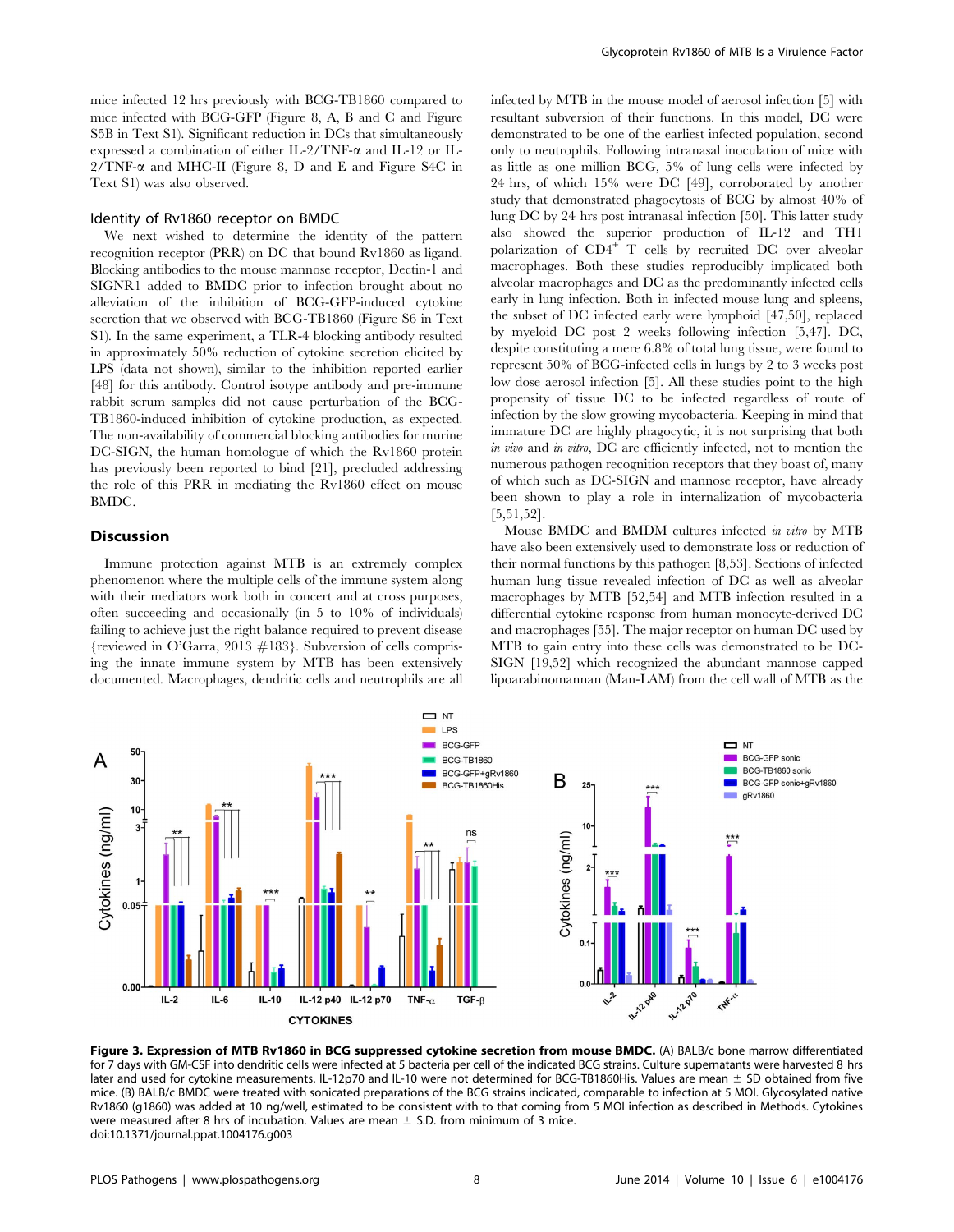

Figure 4. (A). Flow cytometry analysis of surface co-stimulatory molecules on infected BMDC. BMDC were infected with the indicated BCG strains at 5 MOI. 24 hrs later, cells were harvested and stained with a combination of CD11c-FITC and PE- conjugated antibodies specific to the indicated surface co-stimulatory molecules. Plots show the histogram for each marker on CD11c-high gated cells. Key describes the identity of each line. Data were analyzed using Flow Jo software. Values are mean  $\pm$  S.D. from 3 mice. (B). Data obtained from (A) for percentage of cells positive for each co-stimulatory marker mentioned below were analyzed using Graph Pad Prism software. P values for significant differences between the two strains of bacteria are indicated: \*, p $<$ 0.05; \*\*, p $<$ 0.01; \*\*\*, p $<$ 0.001. doi:10.1371/journal.ppat.1004176.g004

dominant ligand [19]. This binding resulted in secretion of IL-10 and inhibition of LPS- and *M. bovis* BCG-mediated maturation of DC. Later studies however revealed that human DC-SIGN binds to multiple ligands derived from MTB in addition to Man-LAM, including lipomannan and the mannose-containing 19 and 45 kDa glycosylated proteins [21]. Subsequent investigations using live mycobacteria in the place of purified LAM clearly revealed that LAM makes at best a minor contribution to DC-SIGN binding during infection of human DC by mycobacterial pathogens [20]. One report concluded, based on inhibition by mannan, that Man-LAM binds to the mannose receptor (MR) on human DC [56], resulting in inhibition of IL-12 secretion. However, a later study that used blocking antibodies to MR and DC-SIGN revealed that ManLAM binds to DC-SIGN and not to MR on human DC [57]. Our results demonstrated sizeable loss of multiple BMDC functions both in vitro and in vivo, including cytokine secretion, up regulation of surface markers and downstream effects on TH1 and TH17 cytokine secretion by in vitropolarized T cells along with significantly reduced cytokine secretion by mouse splenic dendritic cells recruited early, within 12 hrs of BCG infection, suggesting that Rv1860 (along with other glycoproteins of MTB) makes a measurable contribution towards suppressing DC functions very early following infection. That these early events ultimately lead to severely compromised protective immunity, was suggested by the dramatic increase in challenge MTB burden in the guinea pig vaccination model.

We observed a dramatic reduction in the secretion of several cytokines including IL-2, IL-10, IL-12 p40 and p70, and TNF- $\alpha$ by BCG-TB1860-infected BMDC. Early IL-2 secretion by DC was shown to be key for efficient T cell stimulation [58,59] and IL-2–deficient DCs when activated by bacteria were severely impaired in the ability to induce allogeneic  $CD8^+$  and  $CD4^+$  Tcell proliferation compared with wild-type (WT) DCs [58]. BCG-TB1860 infection extinguished IL-2 secretion by BMDC almost completely. The ability of DC to migrate to the draining lymph nodes following encounter with pathogens and subsequent initiation of the T cell response is governed by the cytokines they secrete soon after encounter with pathogens. IL-12 p40 levels have been shown to be critical for DC migration and TH1 T cell priming in MTB infection [55,60,61]. The importance of IL-12p70 in resistance to tuberculosis has been convincingly demonstrated [62,63]. Thus, the significant reduction in BMDC secretion of both IL-12p40 and IL-12p70 caused by Rv1860 poses a threat to effective initiation of a protective TH1-biased T cell immune response against TB. BMDC infected with BCG-GFP secreted low levels of IL-10 (50 to 100 pg/ml, similar to that reported earlier [53] following infection of 5 day cultured C57BL/ 6 with the Erdman strain of MTB), which was completely extinguished by BCG-TB1860. IL-10 secreted at high concentrations by DC is also known to induce development of tolerogenic and regulatory T cells [64]. The failure of MTB-infected macrophages to secrete IL-12 has in turn been demonstrated to be mediated through IL-10 production, with both DCs and macrophages from IL-10 knockout mice secreting multiple fold more IL-12 p70 compared to wild type mice [8]. The loss of IL-10 from BMDC exposed to MTB Rv1860 suggests that modulation of this cytokine is not one of the mechanisms deployed by Rv1860 to prevent TH1 polarization of T cells.

Expression of co-stimulatory molecules by DC is critical for their ability to deliver the second signal to T cells and activate both  $CD4^+$  and  $CD8^+$  T cells. CD80 (B7-1), CD54 (ICAM-1) and LFA-3 were shown to function synergistically to boost proliferation, cytokine secretion and effector functions of T cells [65,66] while the regulated recruitment of CD86 to lipid rafts on DC was shown to be essential to achieve optimal T cell activation [67]. Ligation of CD40 on human DC was also shown to result in the dramatic up regulation of the surface costimulatory molecules CD80 and CD86 [68] and to serve as efficient stimulus for IL-12 production and subsequent TH1 polarization of T cells [69]. Adoptively transferred naïve antigen-specific CD4+ T cells lacking CD40-ligand failed to divide when the recipient mice were challenged with antigen [44] which could be attributed to their inability to engage CD40 on antigen-presenting DC and induce them to secrete IL-12. CD40-CD40 ligand interaction is also vital for generating TH17 T cells [70]. It is therefore striking that Rv1860 of MTB was capable of suppressing a wide range of co-stimulatory molecule expression on DC to levels found on uninfected cells. These in vitro effects on BMDC and splenocytes were replicated during infection of mice by these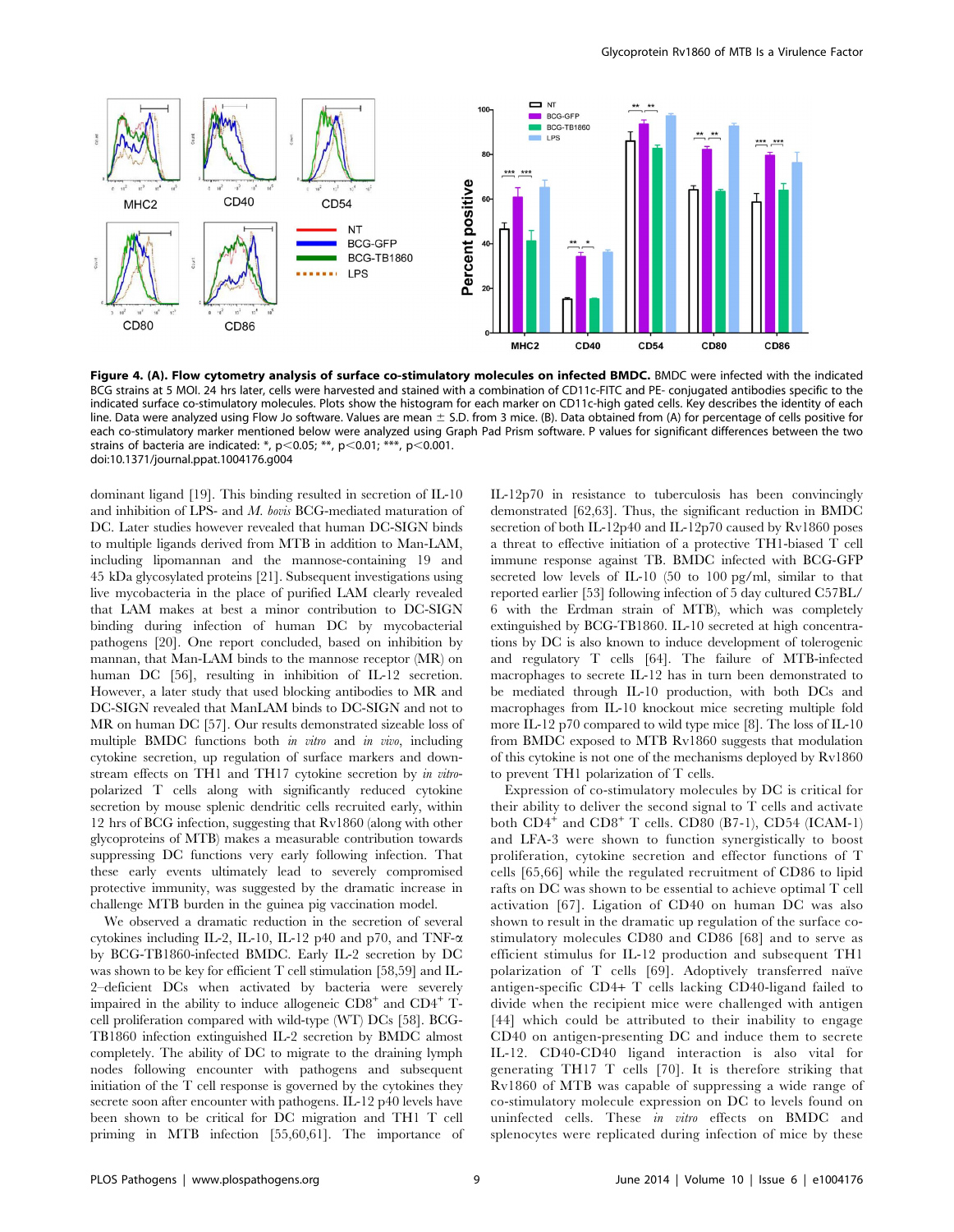



Figure 5. Polarization of allogeneic splenocytes by BCG-infected BMDC. 7 day differentiated BALB/c BMDC were either untreated (NT) or infected with the indicated BCG strains at 5 MOI for 24 hrs, gamma irradiated as described in methods section and co-cultured with C57/Black6 splenocytes at T cell/DC ratios of 10, 20 and 100 for 72 hrs. Supernatants were then collected for measurement of IFN- $\gamma$  (B) and IL-4 (C). Cells were pulsed with 0.5 µCi tritiated thymidine for 16 hrs, harvested and counted. Stimulation indices (A) were obtained by dividing cpm obtained for each stimulation by sum of cpm obtained for corresponding DC plus T cells alone. Values are mean  $\pm$  S.D. from at least four mice. doi:10.1371/journal.ppat.1004176.g005

BCG strains, as evidenced by the depressed activation of spleen DC at early time points after infection of mice. Surface expression of MHCII as well as secretion of IL-2, IL-12 and TNF-a were all compromised when spleen DC were analyzed ex vivo.

The results we report here have significant implications beyond innate immune responses, for the generation of a TH1 and TH17-biased adaptive cell mediated immune response that is vital for protection against TB [71,72]. In keeping with the significantly reduced secretion of inflammatory and regulatory cytokines and loss of surface co-stimulatory molecules by BCG-TB1860-infected BMDC, splenocytes stimulated with these DC suffered almost complete loss of ability to secrete IFN- $\gamma$ , a cytokine that again has been shown to be vital for anti-TB immunity [73,74] as well as IL-2 and IL-17. Rv1860 did not affect the levels of TGF- $\beta$  secreted by BMDC while significantly reducing the IL-6 levels produced. The combination of these two cytokines is required to generate TH17 cells while TGF- $\beta$  alone causes polarization of the common precursors to regulatory T cells (Treg) [75,76]. Selective loss of IL-6 without decrease in TGF- $\beta$  as seen following BCG-TB1860 infection of BMDC would therefore polarize precursors to differentiate into Treg at the expense of TH17. In fact, we did observe significant decrease in the percentage of IL17-secreting  $\mathrm{CD3^{+}CD4^{+}CD25^{-}~T}$  cells and a significant increase in splenocyte secretion of IL-10, a cytokine secreted by Treg cells, following infection with BCG-TB1860, compared to BCG-GFP. IL-10 is elevated in human TB disease [77] and has been shown to prevent fibrotic granuloma formation and initiation of  $CD4^+$  T cells with a TH1 profile in the mouse model of TB {Cyktor, 2013 #161}. Splenocytes from BCG-TB1860-infected mice could not regain their TH1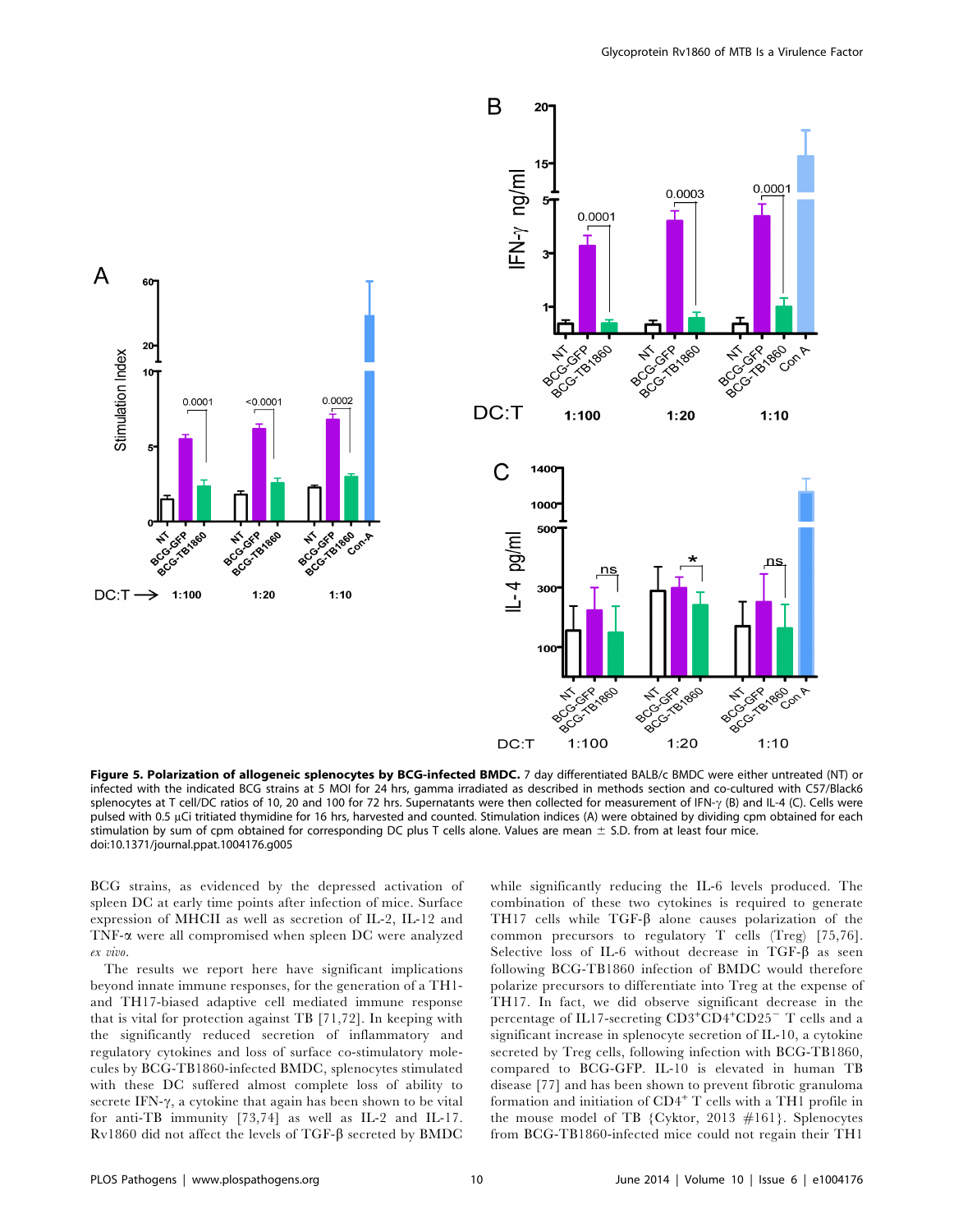



Figure 6. Polarization of syngeneic splenocytes by infected BMDC. 7 day differentiated BALB/c BMDC were either untreated (NT) or infected with the indicated BCG strains at 5 MOI for 24 hrs, gamma irradiated as described in methods section and co-cultured with splenocytes from BALB/c mice infected with 10<sup>6</sup> viable bacilli of BCG-GFP or BCG-TB1860 3 weeks previously, at T cell/DC ratios of 20 for 72 hrs. Supernatants were then collected for measurement of IFN- $\gamma$  (B) and IL-17 (C). Cells were pulsed with 0.5 µCi tritiated thymidine for 16 hrs, harvested and counted. Stimulation indices (A) were obtained by dividing cpm obtained for each stimulation by sum of cpm obtained for corresponding DC plus T cells alone. Values are mean  $\pm$  S.D. from four mice. doi:10.1371/journal.ppat.1004176.g006

and TH17 cytokine secretion to levels seen in BCG-GFPimmunized mice despite in vitro exposure to high MOI of BCG-GFP or to BCG-GFP-infected BMDC, revealing a long lasting deleterious effect of Rv1860 on the ability of dendritic cells to initiate a TH1 and TH17-dominated T cell response, reflecting the loss of TH1 and TH17 cells observed in human TB disease [72].

The guinea pig animal model provided convincing evidence that this subversion of DC function and subsequent TH1 T cell activation by Rv1860 had far reaching deleterious effects on protection afforded by BCG. BCG-immunized mice splenocytes stimulated in vitro with BCG-TB1860 would model the effect of MTB infection in BCG-vaccinated individuals and perhaps explain the recorded failure of BCG vaccination against adult pulmonary TB [78] in India and Africa. That MTB actively delays the initiation of adaptive immunity is well documented [79], shown to be mediated through delayed migration of infected DC from the sites of infection to the draining lymph nodes [80]. Our results suggest that the impairment of DC functions reported in these earlier studies may have a contribution from glycoproteins such as Rv1860 through binding of DC receptors.

The mycobacteriophage L5 integration locus within the glycyl tRNA  $(g/yV)$  locus of BCG and MTB is the most widely used site for integrating foreign genes into these slow growing mycobacteria [81]. The Rv1860 protein expressed from the integrated copy of the MTB gene was expressed at similar levels to and was secreted and glycosylated, also similar to the native protein. Similar to previous recombinant strains of BCG carrying integrations, we too did not observe any alteration in growth of BCG-TB1860 relative to BCG-SSI or BCG-GFP. BCG-TB1860 brought about its suppressive effects on DC without exhibiting growth advantage, either in axenic cultures or within in vitro-infected BMDC and peritoneal macrophages. This was surprising but leaves open the possibility that BCG-TB1860 indeed survives better than BCG in infected animals in vivo, thanks to the presence of the Rv1860 protein. This crucial issue that we were unable to address in this study will remain the focus of our ongoing investigations to understand the mechanisms by which Rv1860 co-opts/subverts host innate immune cells for the benefit of the pathogen.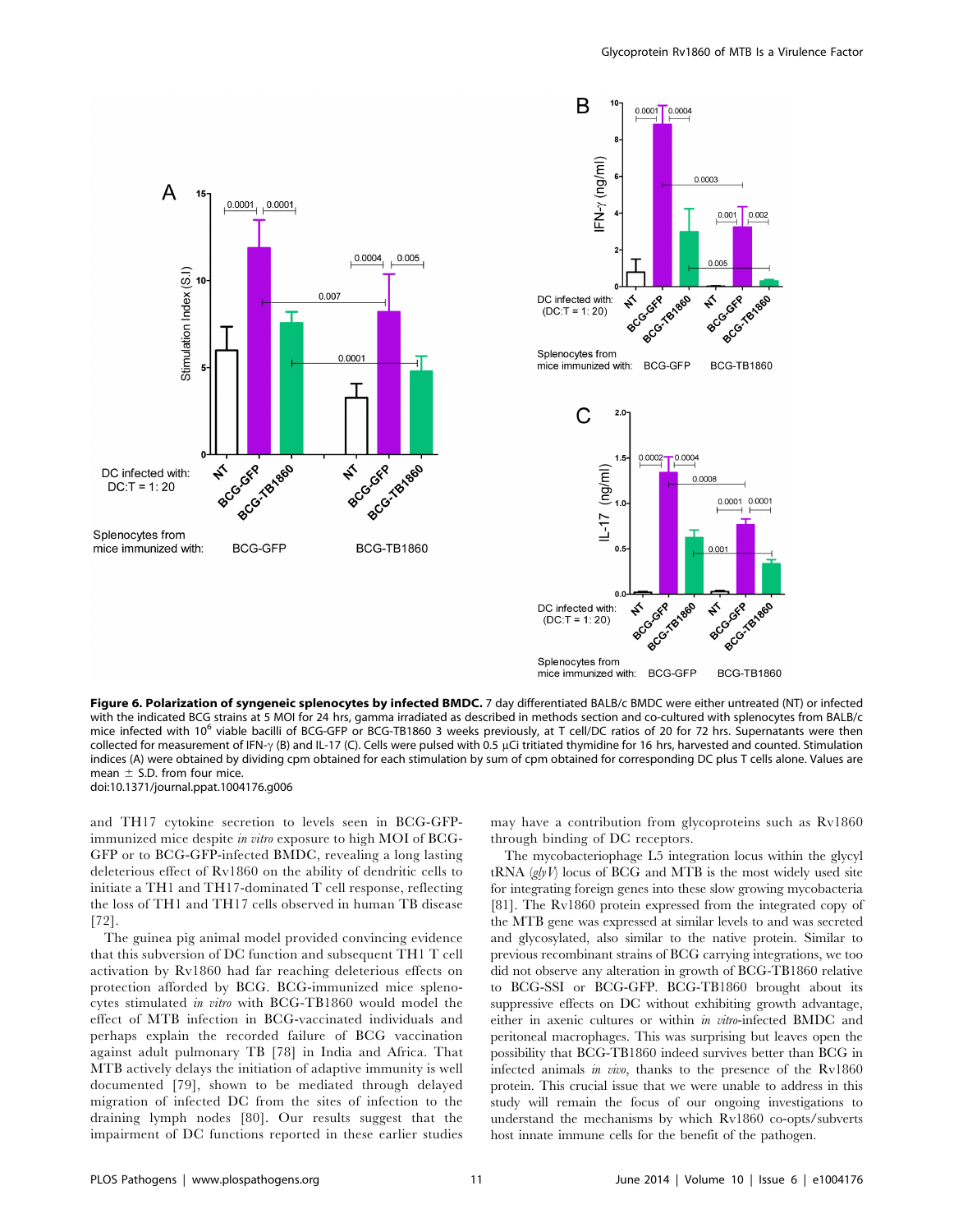

Figure 7. In vitro recall responses of splenocytes from BCG-immunized mice. 6 week old BALB/c mice were immunized with 10<sup>7</sup> viable BCG-SSI. Splenocytes recovered 3 weeks later, were stimulated in vitro at an MOI of 20 with BCG-GFP or BCG-TB1860 for 72 hrs. Con-A at 5 µg/ml was included as positive control. Supernatants were collected for the measurement of IFN- $\gamma$  (A), IL-2 (B), IL-17 (C) and IL-10 (D). (E) Splenocytes stimulated for 36 hrs with the indicated BCG strains were stained for intracellular IL-17. Percentage of cells secreting IL-17 among those gated sequentially on  $CD3^+$ ,  $CD4^+$  and  $CD25^-$  are displayed. Values are mean  $\pm$  S.D. from four mice. doi:10.1371/journal.ppat.1004176.g007

The receptor on innate immune cells to which Rv1860 binds, to bring about the inhibition of DC functions that we report here awaits identification. Owing to non-availability of commercial blocking antibodies for murine DC-SIGN, we were unable to address this question in its entirety. Indeed, the 45 kDa glycoprotein Rv1860 has been reported to bind several C-type lectins on human innate immune cells, including DC-SIGN [21] and the pulmonary surfactant protein (PSP)-A [33]. Recent studies [13,14] have identified a vast array of mannosylated proteins in MTB. Whether alpha  $1\rightarrow 2$  linkages, which are unique to Rv1860 and are required for binding to DC-SIGN [82], are shared by any of these other mycobacterial glycoproteins, and if so, their contribution to pathogenesis of this organism is worth investigating.

M.bovis-BCG also carries the gene for and expresses the homologue of Rv1860 which differs from the MTB protein by a single amino acid at residue 136 which is phenylalanine in MTB and leucine in BCG. Despite conservation of the threonines that are glycosylated, the MTB protein is extremely potent at inhibiting DC functions, in contrast to the BCG homologue. The structural motifs that functionally distinguish the MTB Rv1860 from the BCG homologue are currently not known although they do not appear to reside within the glycosylation pattern, since the MTB Rv1860 in BCG-TB1860 is glycosylated by the BCG enzymatic machinery. Thus, the possible role of F136 in the MTB Rv1860 protein in affecting the folding of Rv1860 and its consequent binding to its cognate receptor on BMDC deserves investigation.

The existence of numerous individuals living in TB-hyper endemic regions with no reactivity in the purified protein derivative (PPD) skin test despite continual exposure to MTB [83] attests to the remarkable ability of the innate immune response to control infection by MTB to a degree that prevented T cell activation. In light of the recent demonstration that BCG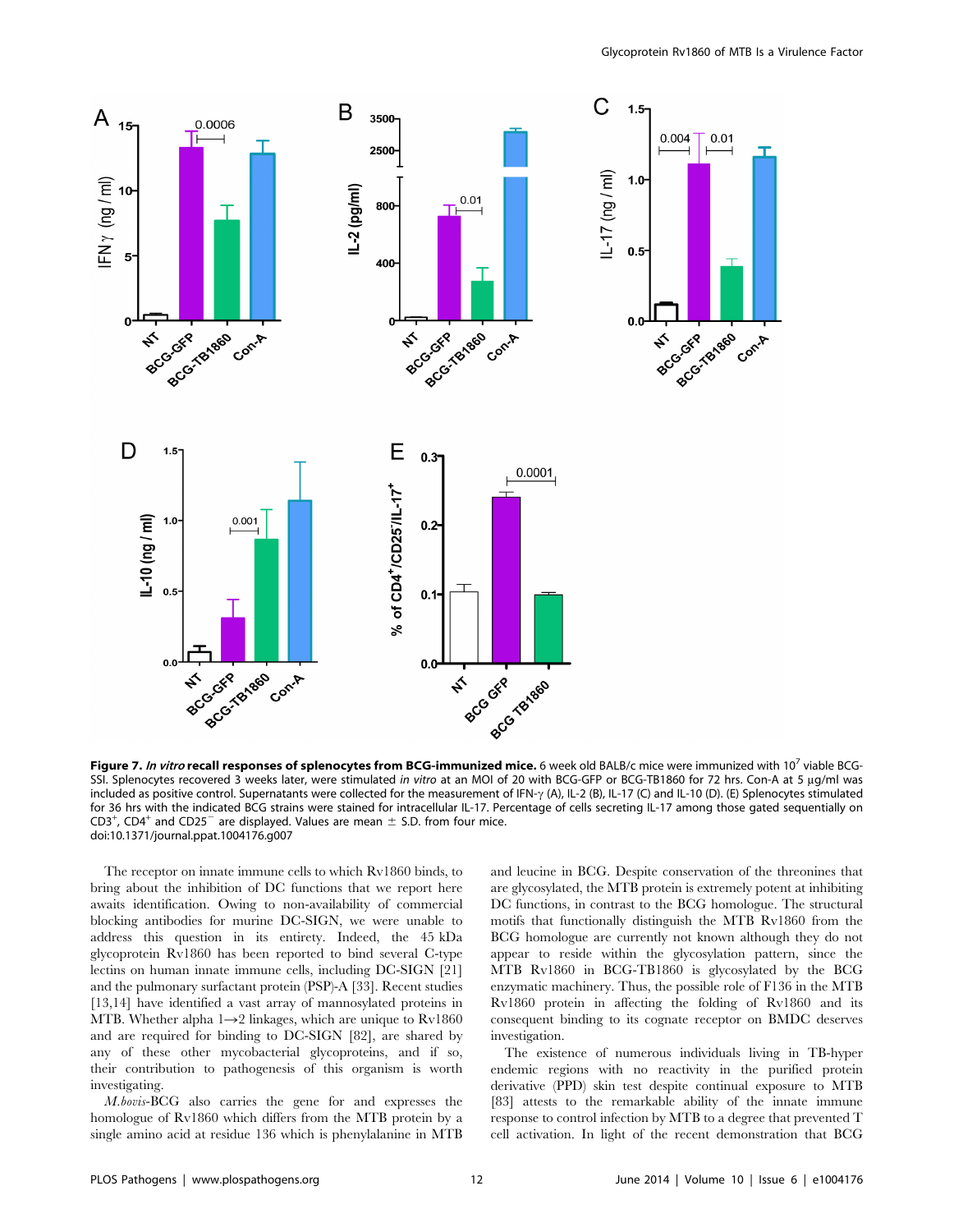

Figure 8. Analysis of spleen DC ex vivo from infected mice. Splenocytes obtained from mice uninfected (UI) or infected 12 hours earlier with 10<sup>7</sup> cfu of BCG-GFP or BCG-TB1860 were processed for flow cytometry as described in Methods and illustrated in Figure S5 in Text S1. The number of CD11c-high DC displaying upregulated expression MHC class II (A), secreting IL-2/TNF- $\alpha$  (B) and secreting IL-12p40 (C) are shown as a percentage of total splenocytes within gate P1 of Figure S5A. Splenocytes simultaneously secreting IL-2/TNF-a along with IL-12p40 (D) or simultaneously secreting IL-2/TNF-a along with expression of MHCII (E) are shown as a percentage of total CD11c-high DC. doi:10.1371/journal.ppat.1004176.g008

immunization results in long lasting beneficial epigenetic alterations in monocytes [84], it would be worthwhile to investigate the effect of Rv1860 on chromatin remodeling in cells of the innate immune system. The suppressive effect of Rv1860 on BMDC would point to the exciting possibility of developing efficacious vaccines against TB, based on removal of genes encoding such immune suppressors from the genome of BCG/MTB.

## Supporting Information

Text S1 Supporting information. This file contains Supplementary Methods and Figures S1-S6 with legends. (DOC)

# References

1. WHO (2012) Global Tuberculosis Report 2012: ix–x. Available: [http://www.](http://www.who.int/tb/publications/global_report/gtbr12_main.pdf) [who.int/tb/publications/global\\_report/gtbr12\\_main.pdf.](http://www.who.int/tb/publications/global_report/gtbr12_main.pdf) Accessed 13 May 2014.

## Acknowledgments

The plasmids pDK10 and pBEN were kind gifts from Anil Tyagi of Delhi University, and Dr. Lalitha Ramakrishnan, Washington University, Seattle, respectively. MTB-RRF-specific polyclonal rabbit serum was a kind gift from Umesh Varshney.

## Author Contributions

Conceived and designed the experiments: VS. Performed the experiments: VS NK RSJ VC SE NAK. Analyzed the data: VS NK RSJ. Wrote the paper: VS.

2. Centers for Disease Control (2012) Reported Tuberculosis in the United States 2011. Available: [http://www.cdc.gov/tb/statistics/reports/2011/pdf/](http://www.cdc.gov/tb/statistics/reports/2011/pdf/report2011.pdf) [report2011.pdf.](http://www.cdc.gov/tb/statistics/reports/2011/pdf/report2011.pdf) Accessed 13 May 2014.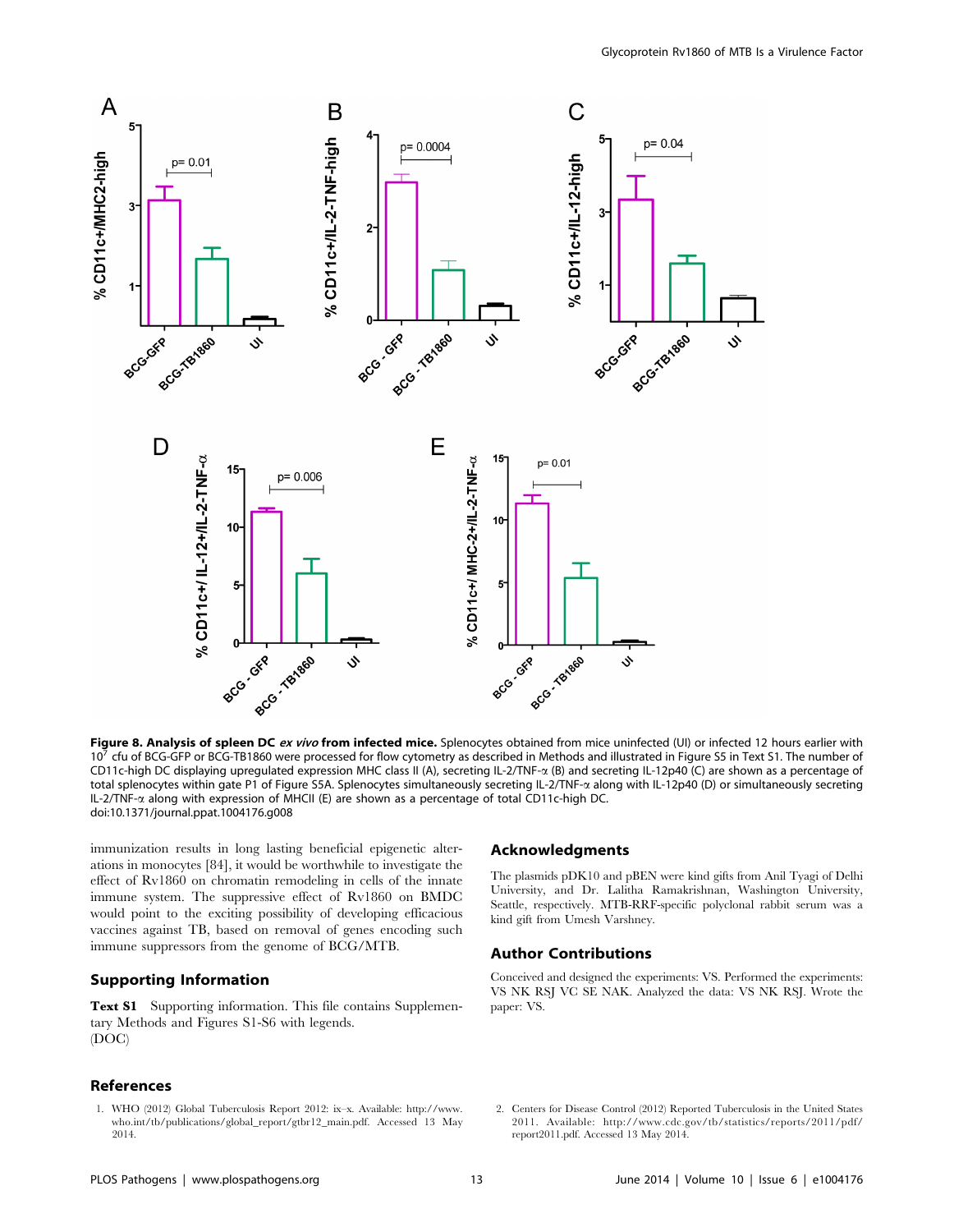- 3. Vergne I, Chua J, Lee H-H, Lucas M, Belisle J, et al. (2005) Mechanism of phagolysosome biogenesis block by viable Mycobacterium tuberculosis. Proceedings of the National Academy of Sciences of the United States of America 102: 4033–4038.
- 4. Mariotti S, Teloni R, Iona E, Fattorini L, Giannoni F, et al. (2002) Mycobacterium tuberculosis subverts the differentiation of human monocytes into dendritic cells. European Journal of Immunology 32: 3050–3058.
- 5. Wolf AJ, Linas B, Trevejo-Nuñez GJ, Kincaid E, Tamura T, et al. (2007) Mycobacterium tuberculosis Infects Dendritic Cells with High Frequency and Impairs Their Function In Vivo. The Journal of Immunology 179: 2509–2519.
- 6. Noss EH, Harding CV, Boom WH (2000) Mycobacterium tuberculosis Inhibits MHC Class II Antigen Processing in Murine Bone Marrow Macrophages. Cellular Immunology 201: 63–74.
- 7. Pancholi P, Mirza A, Bhardwaj N, Steinman RM (1993) Sequestration from immune CD4+ T cells of mycobacteria growing in human macrophages. Science 260: 984–986.
- 8. Hickman SP, Chan J, Salgame P (2002) Mycobacterium tuberculosis Induces Differential Cytokine Production from Dendritic Cells and Macrophages with Divergent Effects on Naive T Cell Polarization. The Journal of Immunology 168: 4636–4642.
- 9. Cooper AM (2009) Cell-Mediated Immune Responses in Tuberculosis. Annual Review of Immunology 27: 393–422.
- 10. Torrado E, Cooper AM (2011) What Do We Really Know about How CD4 T Cells Control Mycobacterium tuberculosis? PLoS Pathog 7: e1002196.
- 11. Banchereau J, Briere F, Caux C, Davoust J, Lebecque S, et al. (2000) Immunobiology of Dendritic Cells. Annual Review of Immunology 18: 767– 811.
- 12. Szymanski CM, Wren BW (2005) Protein glycosylation in bacterial mucosal pathogens. Nat Rev Micro 3: 225–237.
- 13. Ge Y, ElNaggar M, Sze S, Oh H, Begley T, et al. (2003) Top down characterization of secreted proteins from Mycobacterium tuberculosis by electron capture dissociation mass spectrometry. Journal of the American Society for Mass Spectrometry 14: 253–261.
- 14. González-Zamorano M, Mendoza-Hernández G, Xolalpa W, Parada C, Vallecillo AJ, et al. (2009) Mycobacterium tuberculosis Glycoproteomics Based on ConA-Lectin Affinity Capture of Mannosylated Proteins. Journal of Proteome Research 8: 721–733.
- 15. Dobos KM, Khoo KH, Swiderek KM, Brennan PJ, Belisle JT (1996) Definition of the full extent of glycosylation of the 45-kilodalton glycoprotein of Mycobacterium tuberculosis. J Bacteriol 178: 2498–2506.
- 16. Horn C, Namane A, Pescher P, Rivière M, Romain Fl, et al. (1999) Decreased Capacity of Recombinant 45/47-kDa Molecules (Apa) of Mycobacterium tuberculosis to Stimulate T Lymphocyte Responses Related to Changes in Their Mannosylation Pattern. Journal of Biological Chemistry 274: 32023–32030.
- 17. Michell SL, Whelan AO, Wheeler PR, Panico M, Easton RL, et al. (2003) The MPB83 Antigen from Mycobacterium bovis ContainsO-Linked Mannose and (1-3)-Mannobiose Moieties. Journal of Biological Chemistry 278: 16423– 16432.
- 18. Kang PB, Azad AK, Torrelles JB, Kaufman TM, Beharka A, et al. (2005) The human macrophage mannose receptor directs Mycobacterium tuberculosis lipoarabinomannan-mediated phagosome biogenesis. The Journal of Experimental Medicine 202: 987–999.
- 19. Geijtenbeek TBH, van Vliet SJ, Koppel EA, Sanchez-Hernandez M, Vandenbroucke-Grauls CMJE, et al. (2003) Mycobacteria Target DC-SIGN to Suppress Dendritic Cell Function. The Journal of Experimental Medicine  $197: \overline{7} - 17.$
- 20. Appelmelk BJ, Den Dunnen J, Driessen NN, Ummels R, Pak M, et al. (2008) The mannose cap of mycobacterial lipoarabinomannan does not dominate the Mycobacterium–host interaction. Cellular Microbiology 10: 930–944.
- 21. Pitarque S, Herrmann J-L, Duteyrat J-L, Jackson MS, G.R., Lecointe F, et al. (2005) Deciphering the molecular bases of Mycobacterium tuberculosis binding to the lectin DC-SIGN reveals an underestimated complexity. Biochem J 392: 615– 624.
- 22. Espitia C, Mancilla R (1989) Identification, isolation and partial characterization of Mycobacterium tuberculosis glycoprotein antigens. Clin ExpImmunol 77: 378– 383.
- 23. Fifis T, Costopoulos C, Radford AJ, Bacic A, Wood PR (1991) Purification and characterization of major antigens from a Mycobacterium bovis culture filtrate. Infect Immun 59: 800–807.
- 24. Romain F, Augier J, Pescher P, Marchal G (1993) Isolation of a Proline-Rich Mycobacterial Protein Eliciting Delayed-Type Hypersensitivity Reactions Only in Guinea Pigs Immunized with Living Mycobacteria. Proc Natl Acad Sci USA 90: 5322–5326.
- 25. Romain F, Laqueyrerie A, Militzer P, Pescher P, Chavarot P, et al. (1993) Identification of a Mycobacterium bovis BCG 45/47-kilodalton antigen complex, an immunodominant target for antibody response after immunization with living bacteria. Infect Immun 61: 742–750.
- 26. Espitia C, Espinosa R, Saavedra R, Mancilla R, Romain F, et al. (1995) Antigenic and structural similarities between Mycobacterium tuberculosis 50- to 55 kilodalton and Mycobacterium bovis BCG 45- to 47- kilodalton antigens. Infect Immun 63: 580–584.
- 27. Laqueyrerie A, Militzer P, Romain F, Eiglmeier K, Cole S, et al. (1995) Cloning, sequencing, and expression of the apa gene coding for the Mycobacterium tuberculosis 45/47-kilodalton secreted antigen complex. Infect Immun 63: 4003– 4010.

28. Romain F, Horn C, Pescher P, Namane A, Riviere M, et al. (1999)

Glycoprotein Rv1860 of MTB Is a Virulence Factor

- Deglycosylation of the 45/47-Kilodalton Antigen Complex of Mycobacterium tuberculosis Decreases Its Capacity To Elicit In Vivo or In Vitro Cellular Immune Responses. Infect Immun 67: 5567–5572. 29. Amara RR, Satchidanandam V (1996) Analysis of a genomic DNA expression
- library of *Mycobacterium tuberculosis* using tuberculosis patient sera: evidence for modulation of host immune response. Infection and Immunity 64: 3765–3771.
- 30. Amara RR, Satchidanandam V (1997) Differential immunogenicity of novel Mycobacterium tuberculosis antigens derived from live and dead bacilli. Infect Immun 65: 4880–4882.
- 31. Kumar P, Amara RR, Challu VK, Chadda VK, Satchidanandam V (2003) The Apa Protein of Mycobacterium tuberculosis Stimulates Gamma Interferon-Secreting CD4+ and CD8+ T Cells from Purified Protein Derivative-Positive Individuals and Affords Protection in a Guinea Pig Model. Infect Immun 71: 1929–1937.
- 32. Figdor CG, van Kooyk Y, Adema GJ (2002) C-type lectin receptors on dendritic cells and langerhans cells. Nat Rev Immunol 2: 77–84.
- 33. Ragas A, Roussel L, Puzo G, Rivière M (2007) The Mycobacterium tuberculosis Cell-surface Glycoprotein Apa as a Potential Adhesin to Colonize Target Cells via the Innate Immune System Pulmonary C-type Lectin Surfactant Protein A. Journal of Biological Chemistry 282: 5133–5142.
- 34. Robinson MJ, Sancho D, Slack EC, LeibundGut-Landmann S, Sousa CRe (2006) Myeloid C-type lectins in innate immunity. Nat Immunol 7: 1258–1265.
- 35. Wieland CW, Koppel EA, den Dunnen J, Florquin S, McKenzie ANJ, et al. (2007) Mice lacking SIGNR1 have stronger T helper 1 responses to Mycobacterium tuberculosis. Microbes and Infection 9: 134–141.
- 36. Naganathan N, Mahadev B, Challu VK, Rajalakshmi R, Jones B, et al. (1986) Virulence of tubercle bacilli isolated from patients with tuberculosis in Bangalore, India. Tubercle 67: 261–267.
- 37. Challu VK, Chandrashekaran S, Chauhan MM (1998) Haematogenous dissemination of pulmonary isolatesof M. tuberculosis in animal model-a quantitative measurement. Ind J Tuberc 45: 23–27.
- 38. Pal PG, Horwitz MA (1992) Immunization with extracellular proteins of Mycobacterium tuberculosis induces cell-mediated immune responses and substantial protective immunity in a guinea pig model of pulmonary tuberculosis. Infection and Immunity 60: 4781–4792.
- 39. VanderVen BC, Harder JD, Crick DC, Belisle JT (2005) Export-Mediated Assembly of Mycobacterial Glycoproteins Parallels Eukaryotic Pathways. Science 309: 941–943.
- 40. Jakowlew S (2006) Transforming growth factor- $\beta$  in cancer and metastasis. Cancer and Metastasis Reviews 25: 435–457.
- 41. Powrie F, Carlino J, Leach MW, Mauze S, Coffman RL (1996) A critical role for transforming growth factor-beta but not interleukin 4 in the suppression of T helper type 1-mediated colitis by CD45RB(low) CD4+ T cells. The Journal of Experimental Medicine 183: 2669–2674.
- 42. Gallucci S, Lolkema M, Matzinger P (1999) Natural adjuvants: Endogenous activators of dendritic cells. Nat Med 5: 1249–1255.
- 43. Pompei L, Jang S, Zamlynny B, Ravikumar S, McBride A, et al. (2007) Disparity in IL-12 Release in Dendritic Cells and Macrophages in Response to Mycobacterium tuberculosis Is Due to Use of Distinct TLRs. The Journal of Immunology 178: 5192–5199.
- 44. Grewal IS, Xu J, Flavell RA (1995) Impairment of antigen-specific T-cell priming in mice lacking CD40 ligand. Nature 378: 617–620.
- 45. Stuber E, Strober W, Neurath M (1996) Blocking the CD40L-CD40 interaction in vivo specifically prevents the priming of T helper 1 cells through the inhibition of interleukin 12 secretion. J Exp Med 183(2): 693–698.
- 46. Yang Y, Wilson JM (1996) CD40 Ligand-Dependent T Cell Activation: Requirement of B7-CD28 Signaling Through CD40. Science 273: 1862–1864.
- 47. Rothfuchs AG, Egen JG, Feng CG, Antonelli LRV, Bafica A, et al. (2009) In Situ IL-12/23p40 Production during Mycobacterial Infection Is Sustained by CD11bhigh Dendritic Cells Localized in Tissue Sites Distinct from Those Harboring Bacilli. The Journal of Immunology 182: 6915–6925.
- 48. Akashi S, Shimazu R, Ogata H, Nagai Y, Takeda K, et al. (2000) Cell Surface Expression and Lipopolysaccharide Signaling Via the Toll-Like Receptor 4- MD-2 Complex on Mouse Peritoneal Macrophages. The Journal of Immunology 164: 3471–3475.
- 49. Reljic R, Di Sano C, Crawford C, Dieli F, Challacombe S, et al. (2005) Time course of mycobacterial infection of dendritic cells in the lungs of intranasally infected mice. Tuberculosis 85: 81–88.
- 50. Lagranderie M, Nahori M-A, Balazuc A-M, Kiefer-Biasizzo H, Lapa E Silva J-R, et al. (2003) Dendritic cells recruited to the lung shortly after intranasal delivery of Mycobacterium bovis BCG drive the primary immune response towards a type 1 cytokine production. Immunology 108: 352–364.
- 51. Schlesinger LS (1993) Macrophage phagocytosis of virulent but not attenuated strains of Mycobacterium tuberculosis is mediated by mannose receptors in addition to complement receptors. The Journal of Immunology 150: 2920–2930.
- 52. Tailleux L, Schwartz O, Herrmann J-L, Pivert E, Jackson M, et al. (2003) DC-SIGN Is the Major Mycobacterium tuberculosis Receptor on Human Dendritic Cells. The Journal of Experimental Medicine 197: 121–127.
- 53. Bodnar KA, Serbina NV, Flynn JL (2001) Fate of Mycobacterium tuberculosis within Murine Dendritic Cells. Infect Immun 69: 800–809.
- 54. Tailleux L, Pham-Thi N, Bergeron-Lafaurie A, Herrmann J-L, Charles P, et al. (2005) DC-SIGN Induction in Alveolar Macrophages Defines Privileged Target Host Cells for Mycobacteria in Patients with Tuberculosis. PLoS Med 2: e381.